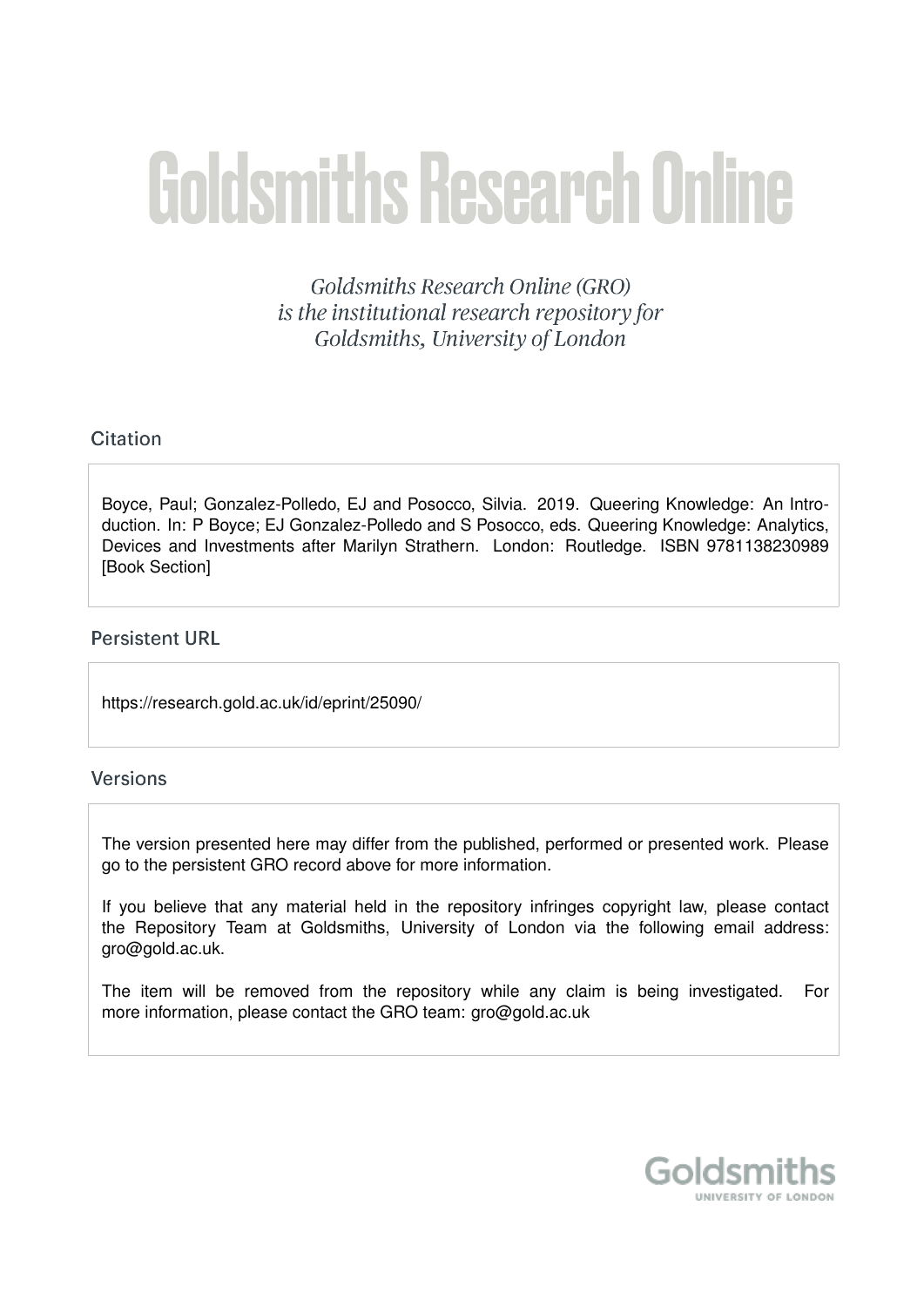### **Queering Knowledge: An Introduction**

### **I - History and context for the project**

This collection of essays draws on the significance of Marilyn Strathern's work in respect of its potential to queer anthropological analysis and to foster the reimagining of the object of anthropology. Strathern's ethnographic contributions to studies of personhood, kinship, gender relations and reproduction in Melanesia and Britain have achieved wide recognition in anthropology, gender, and science studies. Against this background this volume expands the purchase of Strathern's widely acclaimed writings, and their reception, to ask how they might reframe the relationship between anthropology and queer theory. Strathern's analytic devices, rhetorical forms and figurations, and her strategy to conflate conceptual and empirical ontologies, have had profound effects on anthropologists' responses to the crisis of representation, especially for those who have drawn on the productive capacities of her thinking to conjure up the ethnographic present. Amidst such effects the volume emerged out of conversations held over several years in formal and informal gatherings at the European Association of Social Anthropologists (EASA) biennial conference (Tallinn 2014), American Anthropological Association (AAA) Annual Meetings (Washington, 2014; Denver, 2015; Minneapolis 2016) and European Network for Queer Anthropology Workshops (Budapest, 2015) as well as smaller research events. Bringing together a range of authors and themes, the book aims to capture the momentous influence that the scholarship of Marilyn Strathern has had on scholars working at the intersections of social and cultural anthropology, gender and sexuality studies, queer and ethnographic theory. It contributes to the field of Strathernian scholarship most recently mapped in the volumes *Recasting Anthropological Knowledge: Inspiration and Social Science* (Edwards and Petrovic-Sterger 2011), *Knowledge and Ethics in Anthropology: Obligations and Requirements* (Josephides 2015), and *Redescribing Relations: Strathernian Conversations on Ethnography, Knowledge and Politics* (Lebner 2017), extending the debate in new conceptual directions.

*Queering Knowledge* takes merographic connections as a structuring device for concept-work (Faubion et al. 2016) that can generate points of connectivity and productive rupture in and across the chapters. The merographic relation denotes ways in which parts of things may become shared to effect both differences and connections *through the act* of being contrasted as things. The imaginative act that brings together separate parts as attributes for recognising differences comprises an apposite analogy for the present collection, wherein each chapter comprises a convergence through and around specific Strathernian analytical devices. The present volume thus reflects ways in which ethnographic work might move beyond conceiving 'queer' as a subject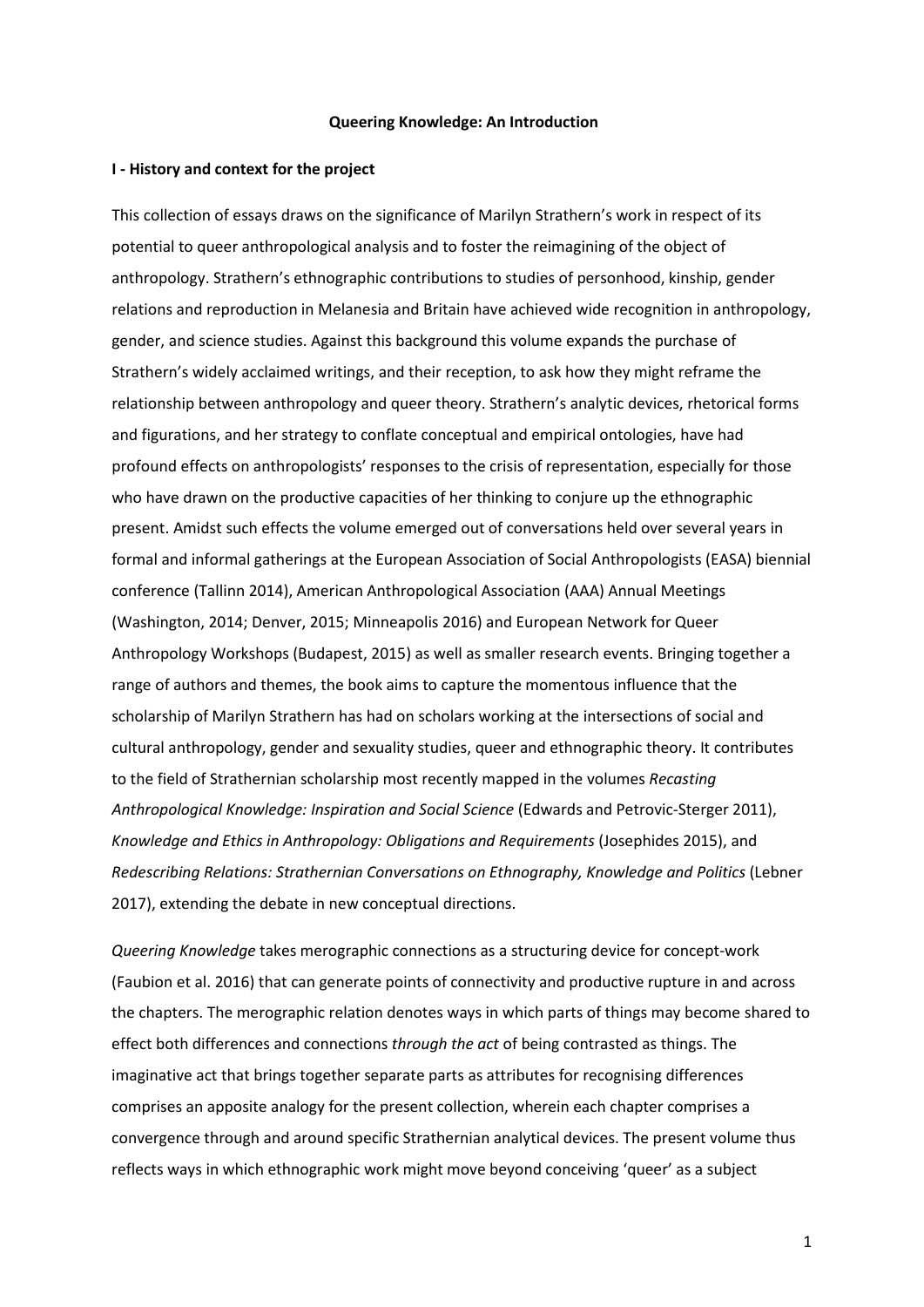category for use in culturally comparative work, instead considering the productivity of Strathernian analytics through their potential for connectivity and opaqueness. Cross-identification, as a paradigmatically queering knowledge practice (Sedgwick 1985, Muñoz 1999), is activated in the writings collected in the volume through varied generative deployments of Strathern-inspired modes of analysis, connection and abstraction. Conversely, the authors brought together in the book utilize a range of imaginings and analytic subversions to focus on how people might relate to queer object categories partially, merographically, or in terms of a sense of dissonance from signifier and self. In this sense we seek to evoke a sense of representational estrangement and explore how varied analytics, devices and investments become relevant to figuring out intimacies, desires and the politics of sexual and gender diversity. The volume, therefore, proposes a reading that both flows and diverts in connected and unfinished analytic forms, especially in our hope that, as the chapters travel via the interpretations of different readers, the synergies and divergences that the book offers may extend beyond those contained within its pages. The volume asks: through what analytical operations do the participating authors engage in queering knowledge formations, objects, relations and analytics? What knowledge do merographic connections between the chapters elicit? How do they queer knowledge and to what effects? What type of analytical devices does Marilyn Strathern's work offer in respect of the queering properties and potentialities of ethnographic knowledge? What forms of un-concealment, opaqueness and conceptual creativity might conceptual connections between Strathern and queer theory elicit?

### **II – Out-contextualisation, perspective and the productive life of concepts**

Successive readings of Strathern's work have drawn out particular themes and investments in her writings in order to reconfigure links between anthropology and a range of fields. Strathern's interventions, as well as her reflexive engagement with the status of knowledge made a profound mark on conceptualisations of accountability, the importance of description, and debates about interdisciplinarity. Strathern's own relation with the ways in which her work is received in anthropology -as well as in other disciplines- remains one of open curiosity and partial disavowal. In an interview with Eduardo Viveiros de Castro and Carlos Fausto (2017), Strathern downplayed the interviewers' claims about the sheer originality of her work in favour of situating her oeuvre in the particular context of British anthropology, and its even more particular engagement with structuralist and Marxist traditions. Although Strathern did not explicitly privilege a direct application of the tenets of structural analysis in her own writing, a sense of embattlement and inadequacy led Strathern to confront key questions animating structural and Marxist readings of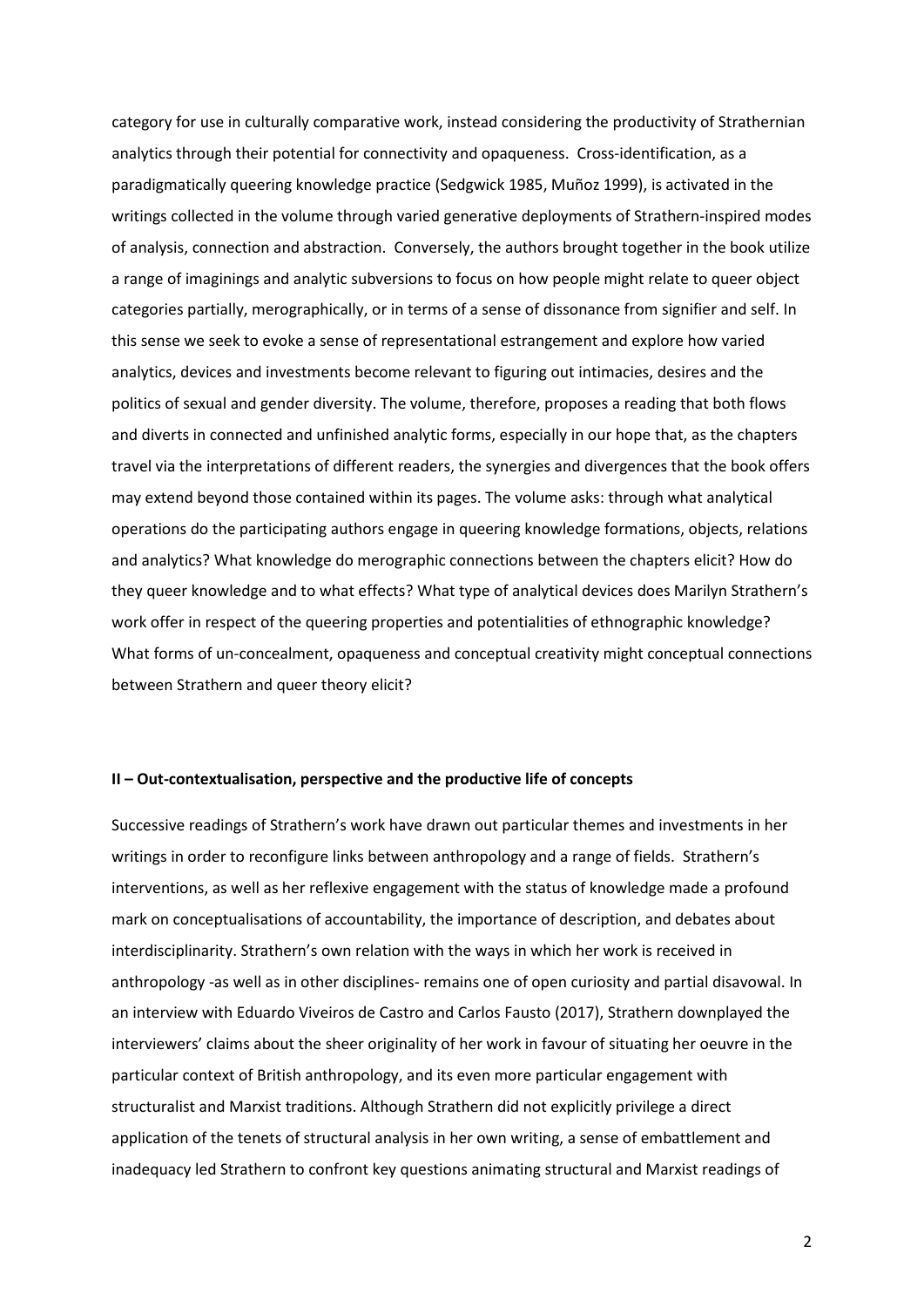social process within the discipline of anthropology. Key amongst these was the need 'to take seriously the feminist claim that in talking about gender, we talk about society.' (2017, 47-48).

Mary Douglas' review of the *Gender of the Gift* a year after its publication highlighted the book's achievement in terms of its strategy to reposition traditional feminist debates in anthropology by resituating 'backstage' problems -such as the central and performative character of categorical thinking in the West. Reading Strathern's writing as an example of postmodern anthropology, Douglas commended the book's depth of argument and framing while lamenting the loss of traditional positivist ethnography in a postmodern turn to reflexivity. For Douglas, the main achievement of *The Gender of the Gift* derived from its problematisation of categories of personhood, agency and economic life, which Strathern innovatively plotted against fictions and metaphors not easily comparable or translatable. Strathern's break with the anthropological canon opened the way for a less classificatory and hierarchical form of theoretical production, even if so doing imperilled the comparative ethos of the ethnographic method. Strathern's anthropology was seen as the kind of 'alternative fiction' which could 'counterpoise the hack political narratives that lie to hand'.<sup>[i](#page-21-0)</sup>

Drawing on the impact of Strathern's new wave of gender constructivism in Melanesia, Jolly (1992, see also Lipset 2008, Morgain and Taylor 2015) argued forcibly that a new ontological proposition emerges not from the exposition of particularly Melanesian gender relations, but from a 'new' gendering of relations – the rendering of persons, artefacts and sequences as male and female (1992, 137). For Jolly, unlike traditional anthropological comparison, Strathern's investment in partiality opens up analysis to further interpretations, while writing her vantage point into the analysis – breaking existing convergences between ethnographers' interests and Melanesian men. Sarah Franklin has further argued that Strathern's social theory of gender, already contained in her early writings, proposes a kinetic theory of gender. In a manuscript originally written in 1974, and reedited as *Before and After Gender* (2016), Strathern demonstrates that rather than being circumscribed to particular sets of relations, not least between men and women, gender is, in fact, a mechanism, a system of symbols, objects, and relations that 'can be used to represent other things, and vice versa' (Franklin, 2016 X). The isomorphism between an analytic object and the process of analysis, between content and form, emerges as a generative result, a relation that reveals, 'the relation between the reader to the text, the texts to each other' (ibid, xx). In this sense gender presents itself as an effect, a play of forces that enclose and reveal the workings of sociality. Franklin situates Strathern's kinetic theory of gender as precursor to the emergence of a performative theory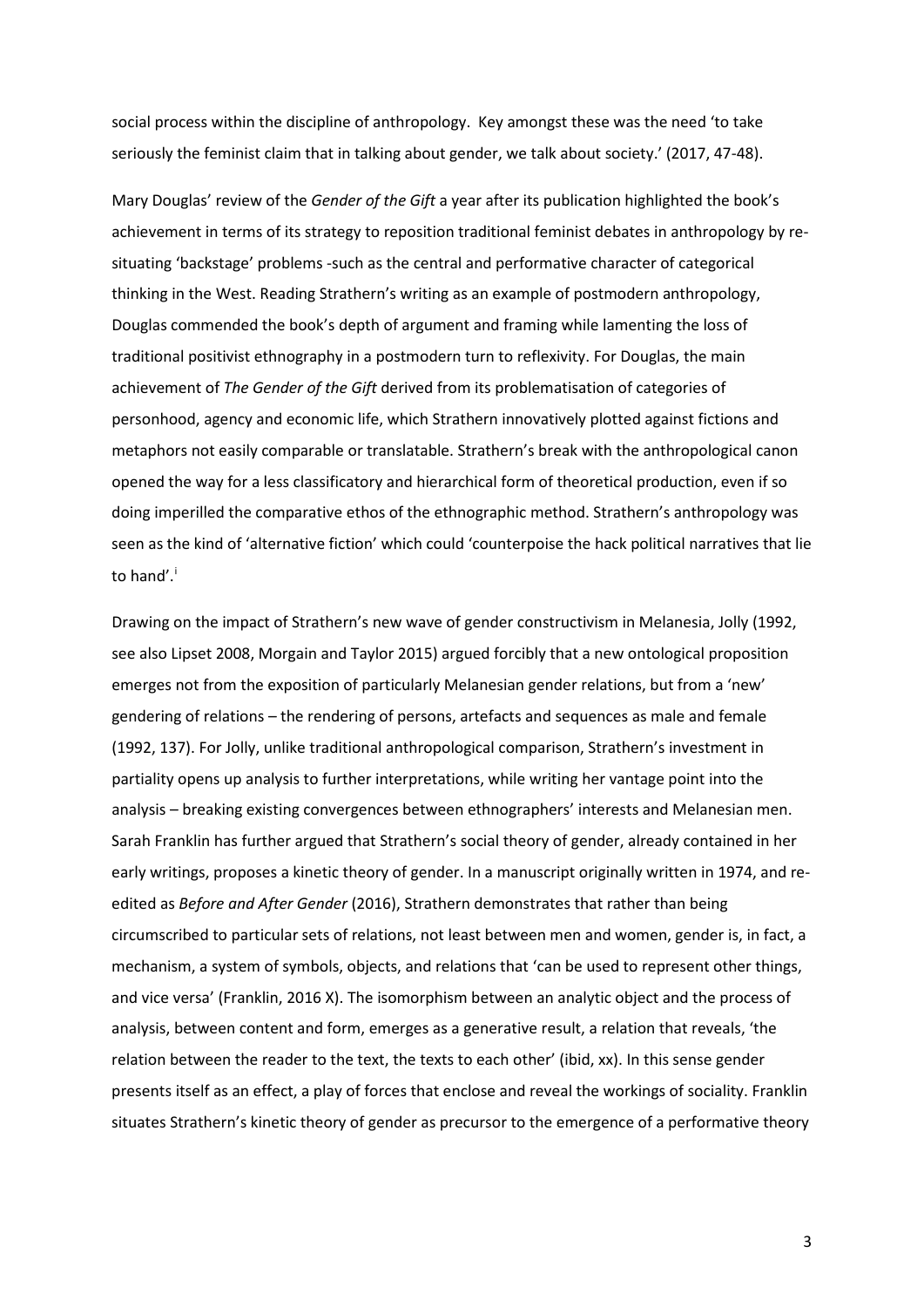of gender in the 1990s, arguing that 'using gender as a performative analytic principle—offers a demonstration, and imitation, of what Strathern argues gender is, means, and does' (2016, )

Indeed, for Strathern, the problem of gender was never just about gender. Studying the complexity of social worlds, conceptuality itself becomes generative (Franklin 2014, Street and Copeman, 2014, Edwards and Petrovic-Sterger, 2011); like gender, a performative conflation between abstract and concrete worlds (1995, 7). For example, imagining 'the relation' as an 'internal' feature of sociality, yet also a holographic device that allows the analyst to grasp the social world as a system of relations<sup>[ii](#page-21-1)</sup>, Strathern uses vernacular concepts, and the ways these travel across domains of social life, to conceptualise and route generativity and reproduction. Such routings can be taken up in various contexts. For example, thinking through relations *between* women and relations *within* women's networks in London and Manchester, Sarah Green (2002, see also Riles 1998, 2001) twists Strathern's relational view of sociality through a perspectivist lens. Green's ethnography remarked that that the networks that linked gay women after the widespread introduction of ICTs in women's organizations in London and Manchester did not constitute a new or indeed the main basis for sociality, but, rather, the workings of particular cultural formations. These were seen to intervene to make relations meaningful in particular and changing ways. For Green, it is these cultural motions, and not simply infrastructural development, that provide the network metaphor its generative capacity. Navaro (2017) similarly looks for the pathways through which knowledge travels in the making of distinctly cultural devices to accomplish a large-scale humanitarian project. Yet, for Navaro, the introduction of these technologies does not alter social process in a significant way as much as it allows new questions to be asked regarding the constitution of the human in peace processes. Disentangling the conflated idioms of technology and humanism, Navaro's analysis draws on Strathern's thinking to examine how the human and the machine are produced as phantasmal devices emerged in collective processes of production and transformation, circulation and entanglement.

Strathern's reconfigurations and recombinations yield forms of knowledge with surprising effects. Partial connections drawn from different fields of fact – such as Strathern's binary operators, for instance, 'nature' and 'culture', detach knowledge from origin, as they press common idioms against unfamiliar domains (Edwards and Petrovic-Sterger 2011, 3). Franklin (2014) turned to Strathern to revisit merographic connections in the context of an engagement with theories of social reproduction in the biosciences, opening up the devices and discourses in which analogies 'travel back' in shifts of context and scale. Reading the 'new genetics' as one such metaphor, Franklin argues that conceptual generativity lies not only in the capacity of metaphors to engender new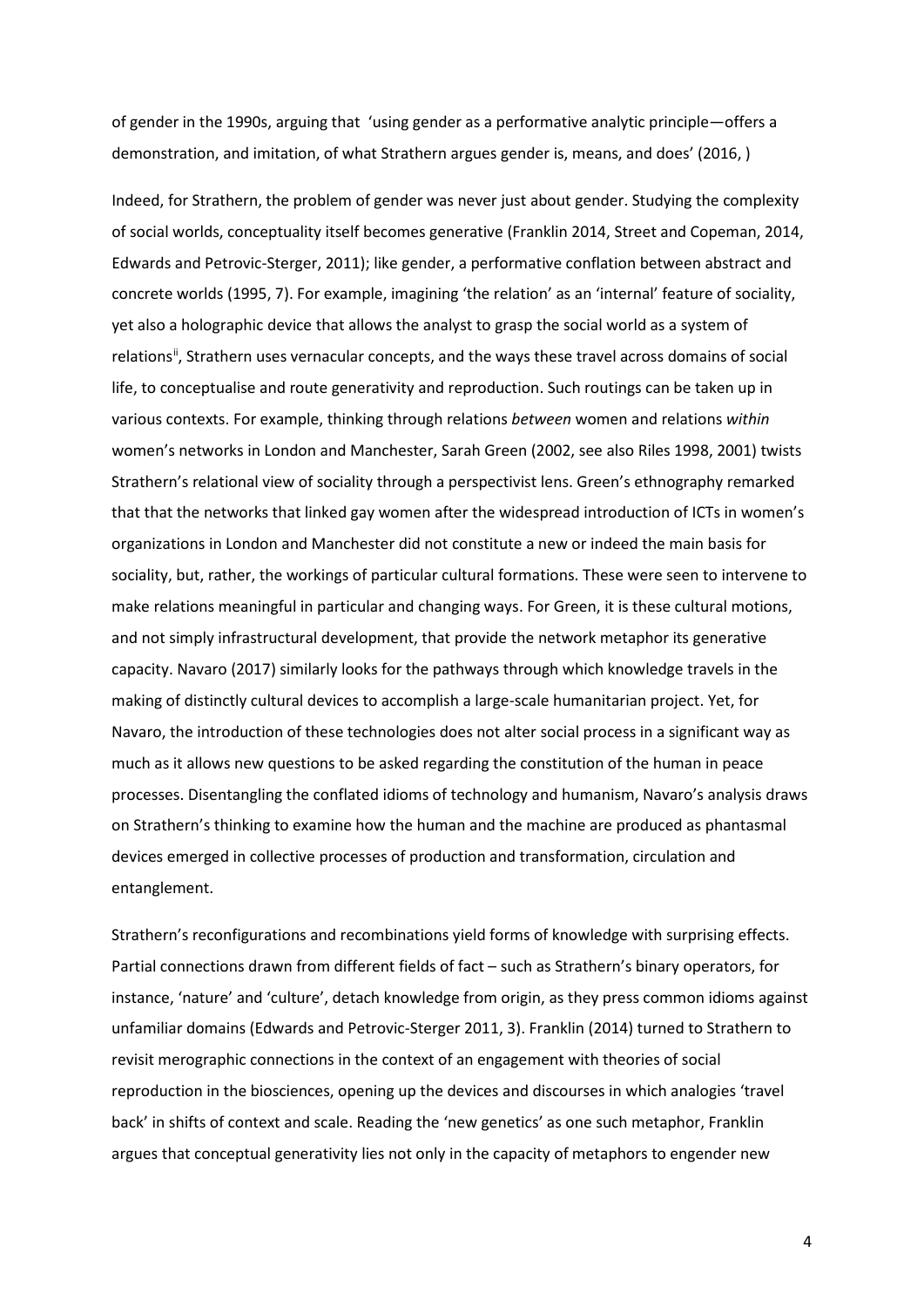agencies, but in their capacity for return. For instance, reading into the limits of literalism in predictive genetics, Franklin finds that dissonances and variations 'do not travel easily or automatically out of its rather narrow knowledge context' (2014, 4). Rather she observed that analogic return makes possible 'the ability to create, to maintain, and also to change and disconnect the perspectives, or vantage points, out of which we 'do' both the social and cultural work of kinship – as a practice of connection as well as meaning and symbol' (ibid, 4-5).

Generativity presents a relation between author and work that makes particular sets of relationships thinkable (Biagioli, 2014, Haraway 1988). Readings of Strathern after the ontological turn have recently led anthropologists to consider new 'questions and problems' with ontology, and particularly, redefine the purchase of ontological debates away from philosophical grammars (Holbraad and Pedersen 2017) by underlining a sense commonality between description and epistemology.<sup>ii</sup> Holbraad and Pedersen have suggested that Strathern's own relation with the ontological turn, however awkward, is characterised by her proximity with postmodern anthropology, particularly as a result of the reflexive turn in the 1980s. Strathern's self-reflexivity, for Holbraad and Pedersen, connects her analytic toolkit to feminist scholarship, as it does with the new reflexive anthropology that inspired the revival of ethnographic theory and the ontological turn. Indeed, there is a two-way traffic between the performative effects of analytics, and the way that concepts shape our own formation as analysts. Holbraad and Pedersen (2010) have illustrated a convergence between the analyst and her area of work by encapsulating Strathern's analytics with a figuration of the analyst (which they term 'planet M – which stands for Melanesia or Marilyn'-, and indexes Strathern's 'idealism' and her productive critical engagement with 'context' and the practice of comparison). Such a conflation reveals Strathern's conceptual analytics, such as scale, substance and post-plurality as isomorphic of the relation between abstraction and concreteness in her writing, which Hobraad and Pedersen argue bring forward her 'peculiar sharpness' (Holbraad and Pedersen 2010, 380).

### **III - Queer anthropology queering knowledge**

As editors we are each especially intrigued by how knowledge traverses contexts to varying effects concrete and abstract. These qualities can involve fissures in the midst of analytical connections, misunderstandings of intent, and iterations of conceptual and ontological divides across information communities. Ethnographic knowledge might be understood as coming into being in respect of such parentheses and extensions whereby information is relationally constituted, while it in turn is a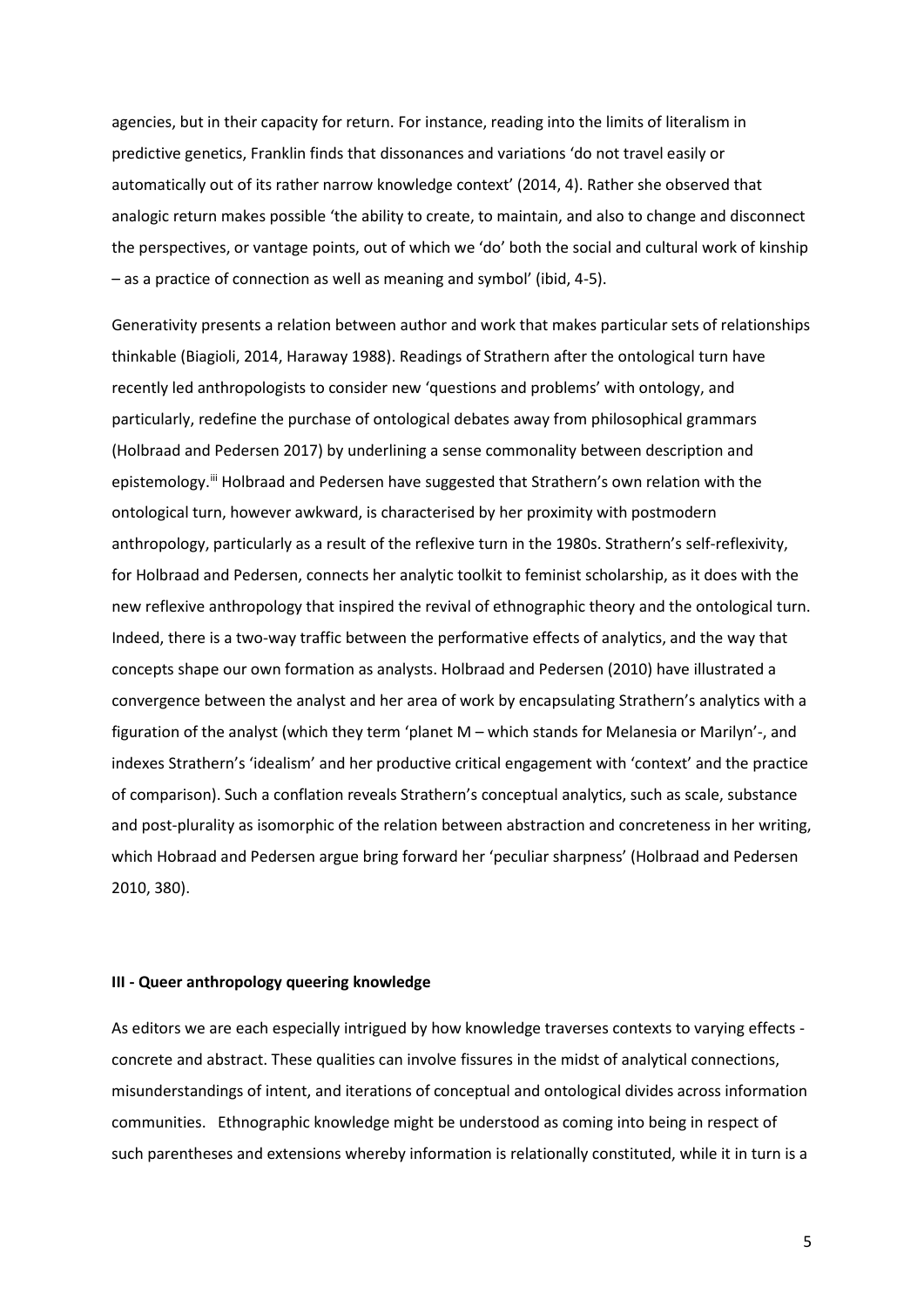form of knowledge that takes relations as its object. This involves consideration of where and how information may be included in any given paradigmatic and/or institutional setting *as knowledge,*  and where and how it may not be (perhaps because not admissible materially, socially or conceptually). For anthropologists, and others, with interests in the forms and functions of knowledge production, such observations present a range of challenges. These relate, for instance, to how contextually derived ethnographic findings might connect to wider conceptual formations and dialogues (for example in respect of relations between different disciplines and fields of practice). Ethnographic data (especially as noted in respect of its postmodern readings) is not simply a descriptive form, e.g. for the employment in cultural comparison. Rather ethnography might better be conceived of as a figurative epistemology; located in fieldwork yet calling into question ways in which culture, persons and relations are conceived of analytically (Moore 2007, Strathern 1995). Such analytical strategies become especially complex when ethnographic research is taken-up in respect of queer theoretical perspectives.

As Mark Graham (2014) has recently reflected, anthropology has an especially complex history with respect to its (comparative) representation of same-sex sexualities, as indeed it does with sexualities in general (Vance 1991; Kulick and Willson 1995). However, ethnographies of sexual and gender relations offer formative insights into the development of queer anthropological work, and its relations, or otherwise, to sexual subjects. Sexual and gender relations, as a domain for legitimate ethnographic study, might be seen as repressed in much anthropological writing even while in other readings it has been interpreted as ubiquitously present (Lyons and Lyons 2004). A possible evocation here is of a Foucauldian hypothesis of the repressed; sexuality as *conceived and made present* by moral foreclosures and public subjugation (Graham 2014). Re-readings of the ethnographic record have opened outlooks relevant to such parallels. Margaret Mead's public silence in respect of her bisexuality, for example, has been interpreted retrospectively as having informed conservative and normative analyses of (American) women's sexualities. Being in any way pro-actively vocal about rights and recognition in the case of non-heteronormative sexualities might have called into questions Mead's own sexuality, as well as the veracity of her analytic practice, with unwanted exposing professional consequences (Bateson 1984, Freeman 1983). By implication, this exposure indicates a fissure amidst Mead's work and experience that informed a normative analytical register in her oeuvre (Graham 2014: 15-16). And yet too Mead has also otherwise been important for her foregrounding of *relative* perspective on socio-sexual norms and moralities. Her work has been claimed as precursive to the emergence of non-heteronormative anthropological theory and practice (Newton 2000). No singular figuration (of Mead) is conclusive or complete in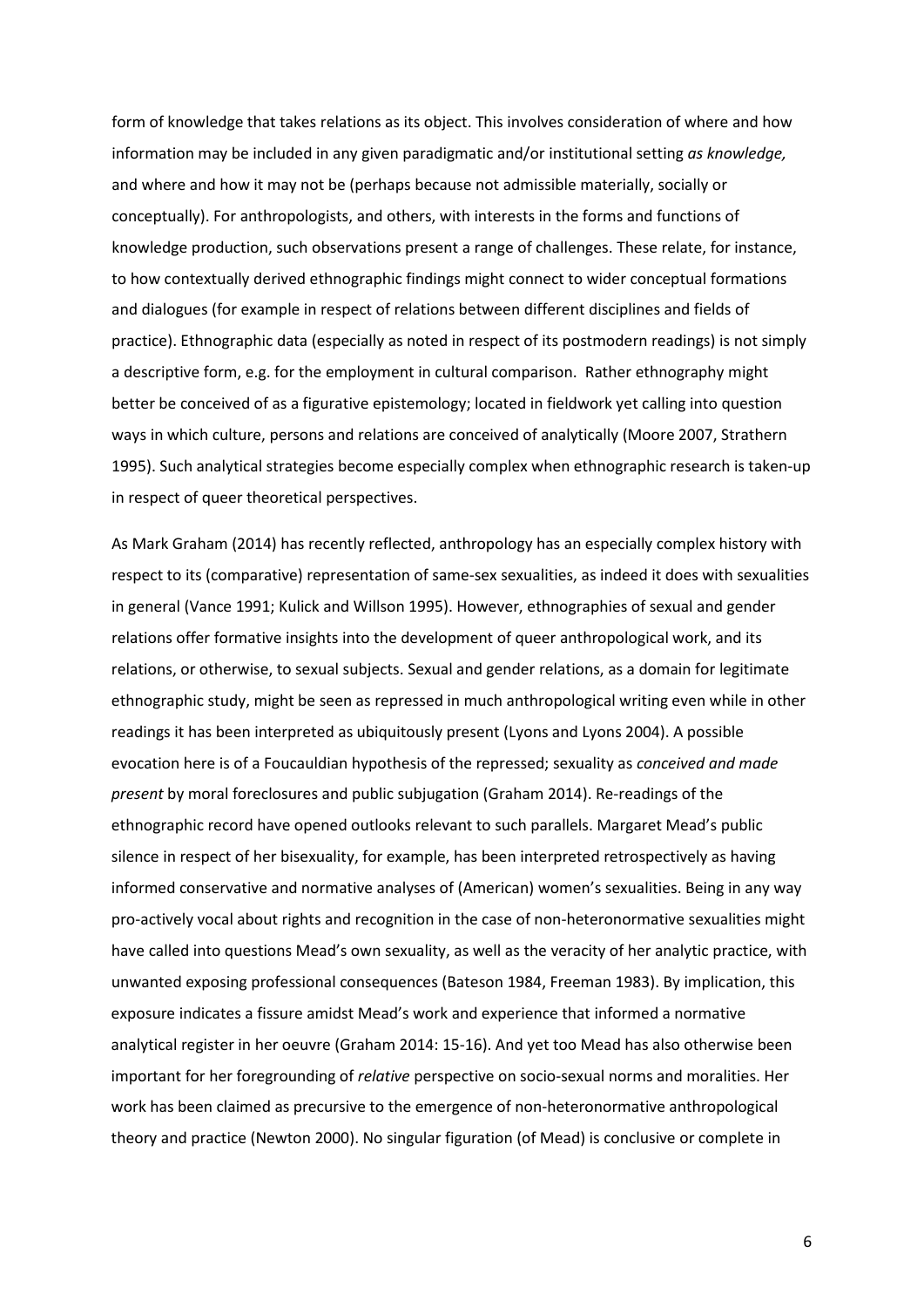these terms. Her influence on, and connections to, contemporary anthropologies of sexuality are partial and multiple.

In another formative example, that in turn further queries the anthropological record, Don Kulick and Margaret Willson (1995) employed the posthumous publication of Bronislaw Malinowski's private dairies (1967) as a conceptual device to reposition otherwise *hidden* registers of sexuality as having long been implicit in the production of anthropological knowledge. Malinowski had written about sexual desires regarding his Trobriand Island informants in his diaries in a manner not included in published ethnographic accounts. Deploying such instances figuratively, Kulick and Willson contributed toward the development of analytic spaces for reflexive ethnographic writing wherein sexual experiencing has been reclaimed from its putative suppression and instead conceived of for its analytically generative capacity. Such (restorative) actions position the reflexive sexual subjectivity of the ethnographer as a device aimed at disrupting hierarchical relations in fieldwork. This has often been an especially important epistemological and methodological strategy for queer ethnography over the last two decades, in concert with de-colonizing logics and crises of representation as addressed in both queer and ethnographic theory (Muñoz 1998; Adjepong 2017; Bakshi et al. 2016).

Knowledge making about sexual life-worlds, in respect of representational debates, opens further questions about the relation between queer ethnographic perspectives and subjectivities. A critique of queer ethnography is that it may write-over 'other(s)' experiences by designating subjects of research *as queer,* when in fact this may not be a form of language, or identity, that is recognised by fieldwork interlocutors. Queer, as a domain term, has been queried accordingly for not necessarily bringing anything new to the analytical palette beyond what (feminist) ethnographers already do – allowing for multiple voices and standpoints on gender and sexuality in the writing of research. Moreover the sensitivities that anthropologists have shown in not imposing LGBT terminologies into other global contexts have been seen as compromised by the utilisation of 'queer' as if a universal signifier – applicable to the naming of sexual subjects in their rendering as ethnographic objects (Lewin 2016).

We recognise the conceptual lineages and contemporary problems with ethnographic practice that such an argument points to. Yet, in the present volume we are especially interested in ways in which queer ethnographic engagements may offer unique viewpoints on ways in which nonheteronormative worldings may fall outside of any conceptual or spatial ordering that might render 'queer subjects' as identifiable – as if socially or spatially evident as queer(s) (Boyce and Dasgupta 2018, Decena 2011, Engrebretsen 2013, Gonzalez-Polledo 2017). This stance resonates with an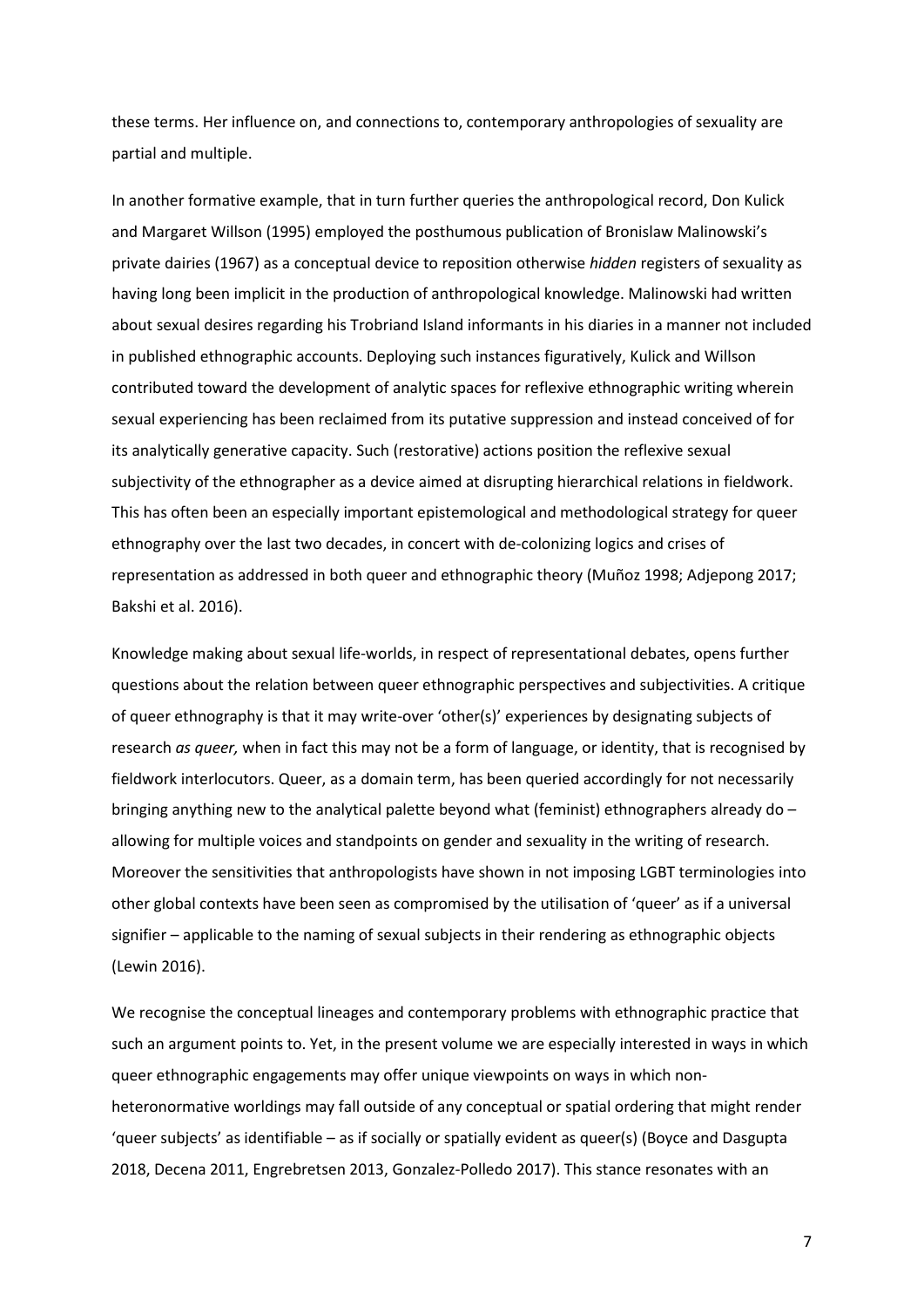important attribute of queer theory; its calling into question any assumed isomorphic connection between categories and lived experiences of sexual difference. Given the predominantly heteronormative nature of social structures in almost any given global context queer life-ways may unfold with sensations and affects that may be purposefully and profusely intangible, suffuse with contexts that do not call same-sex sexual subjects into being in respect of self-identifications (Manalansan 2015). Queer ethnographies, accordingly, can move *beyond* the representation of same-sex desiring subjects or the giving of voice to such persons via the cipher of fieldwork (although this may indeed feature as a methodological in some queer anthropology). Rather queer perspectives may emerge more so for their non-affective, *impersonal* properties; for their *not* treading a path back to the framing and naming of queer selves and worlds but rather opening epistemologies and ambiguous (re-)contextualizations of experiencing outside of heteronormative analytical assumptions.

Queer ethnographic strategies, interpreted in this way, are not so much concerned with the cartographic description or designation of sexual differences, but with how knowledge is organized around practices of sexual differentation, informing everyday experiences of body, space and identity in ways that may not conform around singular figurations of same-sex desiring individuals (Graham 2014; Boellstorff 2010, Boyce et. al. 2017). 'Queer', in such terms, does not function as a conceptual device for the designation of extant non-heteronormative subjects in research. Instead queering instantiates understandings of social worlds as not cohering around wholly identifiable, or self-identifying (sexual) selves or other seemingly categorical imperatives as they might come to bear in the naming of entities. It is after such terms that queer ethnographic analytics have been increasingly extended to a range of projects that in ostensible terms have little or nothing to do with sexual subjects but wherein connected analytical ciphers reveal new perspectives on relations with other objects and species (Boellstorff and Howe 2015; Chen 2012). Queer ethnography might thus be seen as emerging amidst incomplete connections through and in social and material worlds. These may effect changes within people's experience but they do not wholly correspondence with any external designations of queer subjects. Taken up in these terms, queer ethnographic knowledge typically does not orient-toward linear object conclusions or the definite evidencing of social contexts or persons. Rather queering performs as an abstraction, an analytical strategy that might displace any assumptive regular connections between (queer) life-worlds and the making of ethnographic knowledge.

Questions of abstraction relate to ways in which anthropologists write-up their research by typically removing themselves from research settings. In order to produce knowledge, in textual, visual,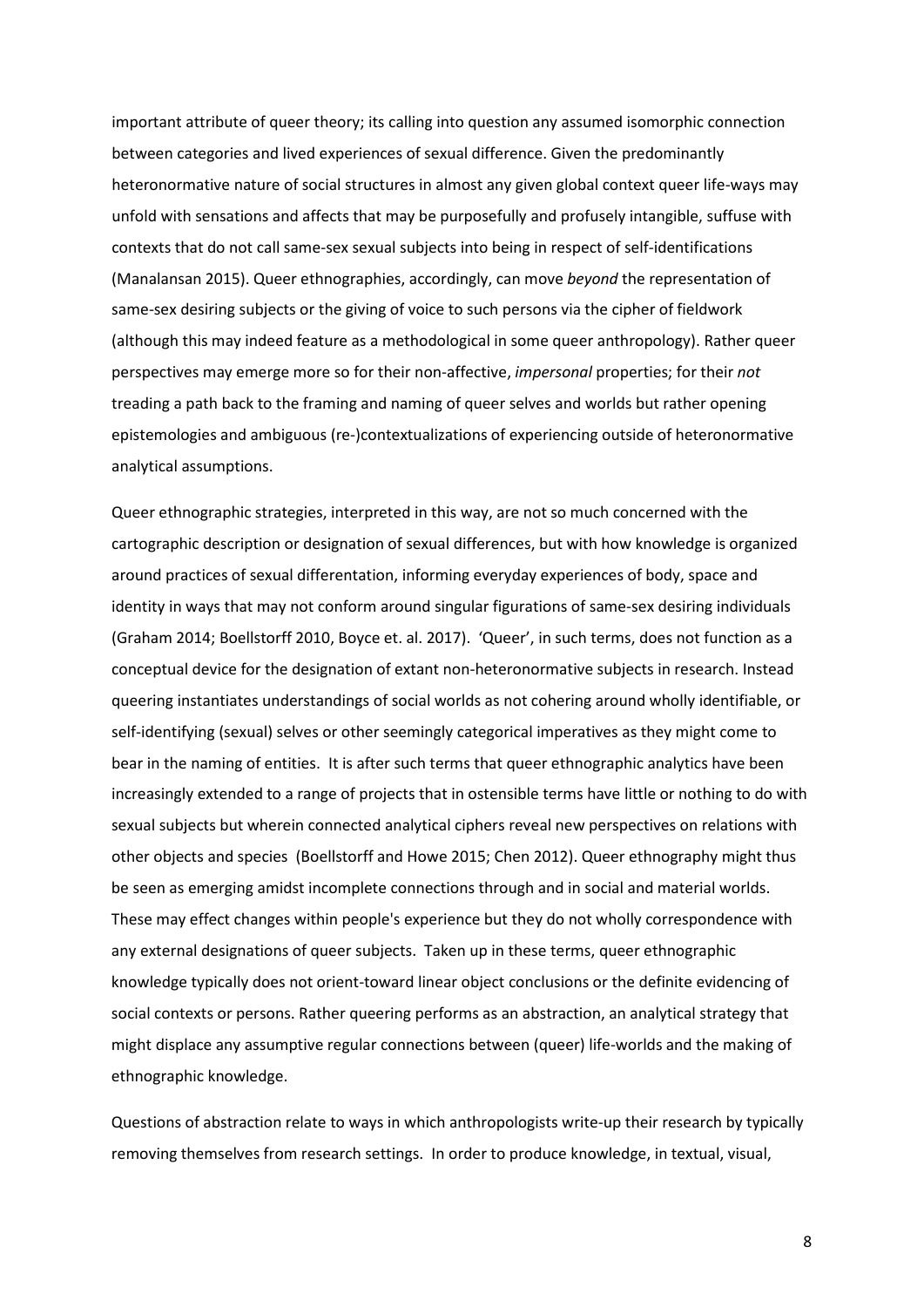performative or other forms, the anthropologist needs to also remove themself from the relations about which they write, to compose analysis both *out* of and *away from* them. This is why anthropological knowledge might carry within its composition necessarily partial forms of representation. As an epistemological enterprise, anthropology cannot be wholly isomorphic with the worlds that it derives from; it is knowledge of a different order. Social worlds emerge differently, temporally and geographically, when looked back at from the present or when re-described from elsewhere. Relations in field-sites endure and change, meanings and signifiers alter and new writing compels itself accordingly. In these terms social-worlds are never contained in information about them, in as much as such information might be imagined as temporally and contextually locative (providing evidence about particular persons or places within measureable timeframes). Rather, a typical anthropological approach is to probe putative 'facts,' as they might seem to provide reductive conclusions. An effect is to query knowledge in reference to the suffuse complexities of ethnographic engagements (that typically do not render decisive end-points) (Engelke 2008).

After such conceptualisations ethnography, and in relation anthropology, might be imagined as knowledge forms unfolding in present, past and future temporalities together, as opposed to an epistemological commitment to singularly empirical or extant evidentiary instances. And in these terms such knowledge further resonates with queer viewpoints. Queer life-ways might echo the kinds of temporal dispersions described in respect of their conditions for proper realisation not having arrived. Such conditions might be imagined pessimistically, for example after Lee Edelman (2004), stressing that social worlds of the present do not contain conditions for the fulfilment of queer ways of being. Or in a more optimistic vein, as associated with the work of Jose Esteban Muñoz for example (2009), queer life-worlds might be conceived on in respect of futures yet to come, in a utopian manner. Either way, and in a quotidian sense, queer subjects and subjectivities have been conceived of as deferred domains – as *elsewhere* both temporally and in respect of their not being coterminous with readily self-proclaiming 'non-heteronormatively' identifying social actors. Questions pertaining to the relational qualities of ethnographic knowledge insist; if epistemologies of queer relations have not yet been achieved in the present how might we conduct ethnographic research in relation to them? What memories and moments might we draw on reflexively, and what kinds of knowledge might queer kinds of ethnographic experience engender? Such questions suggest the potentialities for a kind of 'radical othering'. Ethnographic viewpoints might facilitate "manifold possibilities" for *anticipatory* alterities (Hendriks 2017). What this suggests is a multiplicity of *possible* queer life-worlds as ontological entry points for ethnographic work – each of which may cohere and aver in respect of any attempt at complete empirical grounding or evidencing.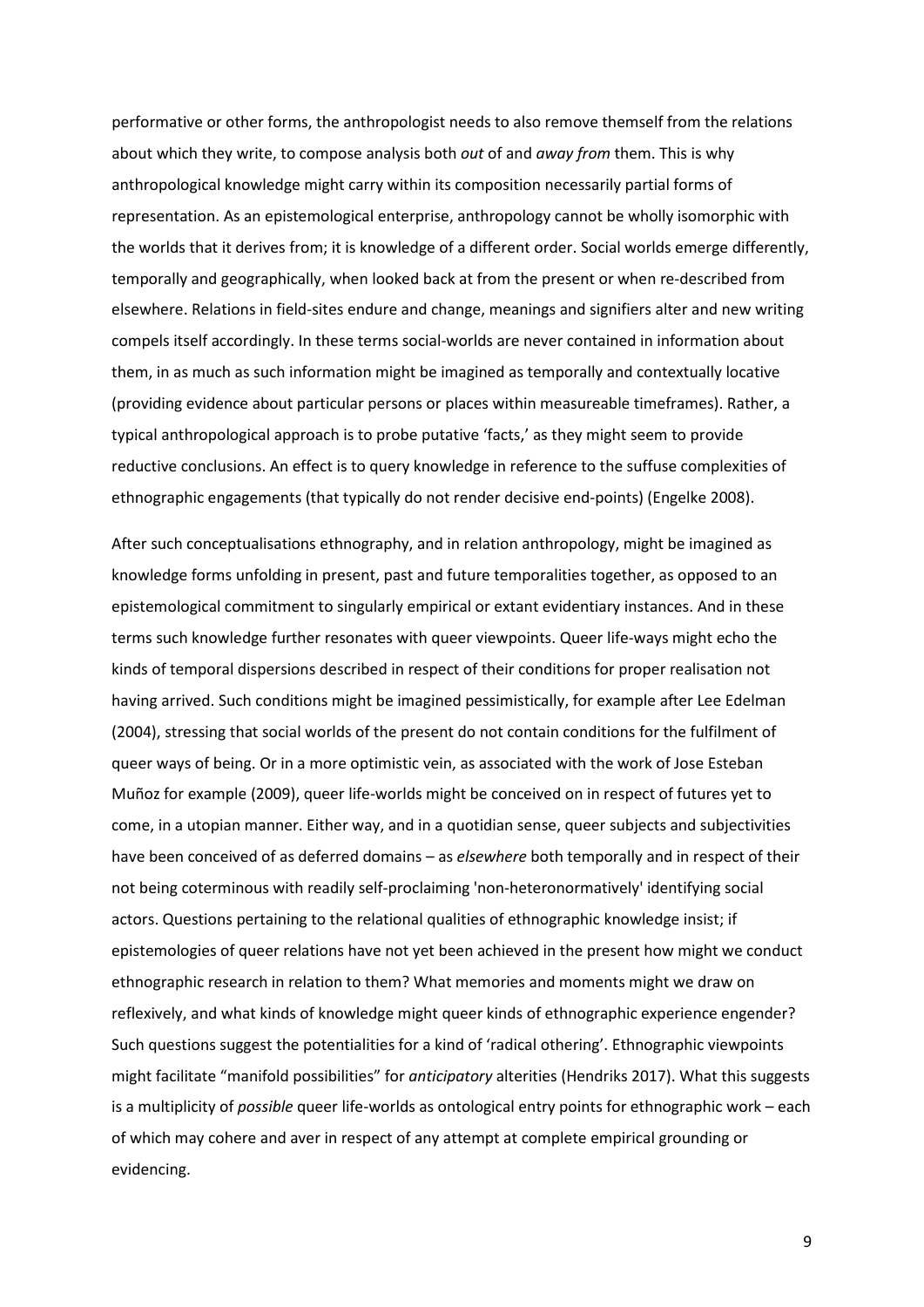Such a way of conceiving knowledge, or of 'queering knowledge,' offers divergent perspectives into how information is valued and enacted in different times and contexts. Academic research, to take a salient cotemporary example, is increasingly called upon to demonstrate impact; its application beyond purely disciplinary discourses and debates. Assessments of research efficacy derive from capacities to demonstrate such effects – knowledge arising being valued in these terms while in turn evidencing such values may become attached to on-going investments in knowledge production (by funders). For those of us working in a queer idiom such values can be especially challenging where our research and other forms of engagement may be more typically concerned with how knowledge and relations take shape in contextually multivalent and temporally unrealised forms . As Nadja Millner-Larsen and Gavin Butt have recently observed, 'queer activism—not to mention queer life is a particularly rich resource for imagining, experimenting with, and enacting the improvisational infrastructures necessary for managing the unevenness of contemporary existence' (2018 forthcoming: 4). Such improvisational qualities open-out perspectives on the 'commons' for Milner-Larsen and Butt, framing viewpoints on already existing queer forms of social action that do not converge around individualistic properties or bounded forms of being. Rather, they reside in shared experiences of space, knowledge and sustenance. The evocation here is one of trans-bordering connections – across domains; communal forms of knowing countering singular ownership and enclosure of properties (e.g. where land and information may be similarly evoked as forms of property). More open – common – engagements in turn point for less enclosed re-contextualizations of knowledge, not prefigured on whole (or wholly owned or defined) objects but rather figuring nonindividualistic subjects and incomplete (or merographic) connections. In turn, the present volume seeks to capitalise on the creative analytical potential inherent in queering the relation between property and knowledge (Strathern 2004). By trespassing academic boundaries and disciplinary domains, the book repositions Strathernian analytics at the heart of newly (re-)assembled queer commons.

### **IV - Merographic Connections, Queering Effects**

Strathern does not use the term 'merograph' as a noun, but rather, deploys the etymologically related adjective 'merographic' mostly in reference to connections. For Strathern, a merographic imaginary 'works through the incompleteness elicited by comparison and shifts in perspective. It is an organizing device that produces merographic connections' (Strathern 1992:73). Relations are a way of figuring parts and wholes in the order of experience and interpretation and this extends to the way anthropology figures its own objects and analytical devices. Merographic connections,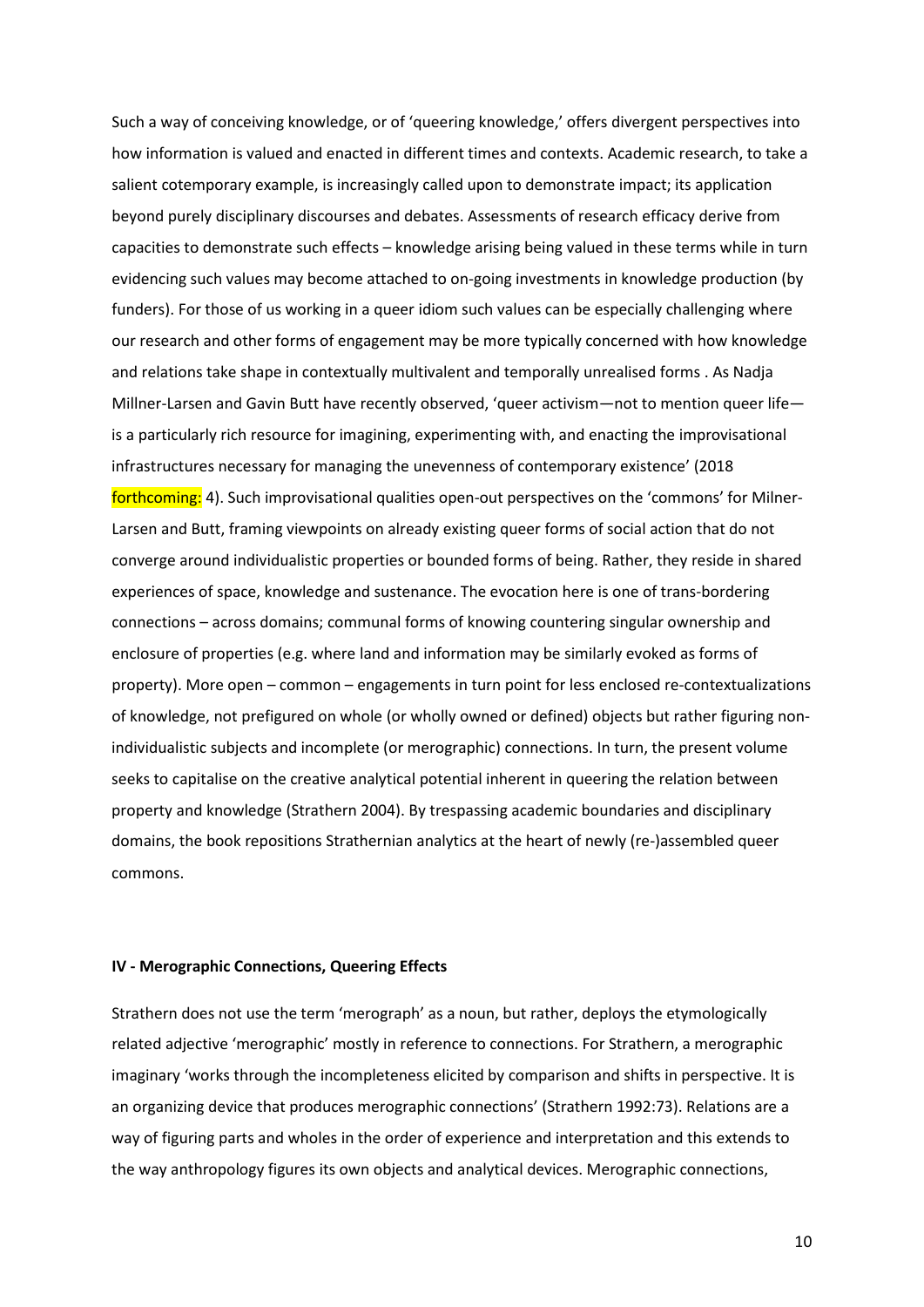therefore, are fundamental for ethnography; they operate in and across the registers that organise worlds through lived experience and conceptuality to the effect that 'a merographic imaginary or modelling orders the analytics of ethnography across fieldwork and writing and observation and analysis' (Strathern 1999:246). Merographic connections elicit a sense of incompleteness through juxtaposition and comparison as a 'a type of analogical perspective, or agentic comparison' (Franklin 2014: 243). In the process, they generate an element of possibility or surprise (Strathern 1992, 1999) that arises out of the shifts in perspectives engendered by partial connectivities and 'cuts in the network' (Strathern 1996). They are activated in acts of re-description and connect to acts of creation and imagination.

In this volume, the authors creatively explore Strathern's conceptual imagination and analytical repertoire as a repository of queer analytics and devices through which presuppositions concerning knowledge, subjects, objects and relations are disassembled and re-oriented. Strathern draws from anthropological theory but re-tools ideas and, as Gell (1999) insightfully argued, provides a metaanthropology *of* anthropology. The work of establishing a distance from familiar assumptions concerning what appears as common sense resonates with the critical thrust of the interdisciplinary domains of queer theory and queer studies that have sought, inter alia, to denaturalise presuppositions about the stability and coherence of sexual and gender identifications and desire. In this respect, we contest the narrative that positions 'queer' – when it positions queer at all – as a disciplinary sub-field in anthropology or in any other disciplinary configuration. In Eve Kosofsky Sedgwick's influential early iteration, queer theory entailed a challenge to the logics of minoritizing discourses and political tactics (Sedgwick 1990). In Sedgwick's (1990, 1993) formulation, a critical reading of minoritizing and universalizing views on the homosexual/heterosexual dyad resulted in an anti-separatist and anti-assimilationist stance. Whilst a minoritizing view of the homosexual/heterosexual dyad assumes a 'small, distinct, relatively fixed homosexual minority' or perspective, in the universalizing view, the dyad is generalised and reified to be universally important (Sedgwick 1993:3).<sup>[iv](#page-21-3)</sup> However, as Sedgwick argues, 'lines can never be drawn to circumscribe within some proper domain of sexuality (whatever that might be) the consequences of a shift in sexual discourse' (Sedgwick 1990:2-3). In Sedgwick's post-perspectivism, then, 'queer' does not delimit or circumscribe, but rather, it is tied etymologically and epistemologically to transitivity, relation and strangeness (1993: xii).

Against this background, merographic connections become devices that can further the analysis of intractable definitional issues, and problems with categorical congruence and stability. This is particularly important in anthropology because here, as we have argued elsewhere (Boyce et al.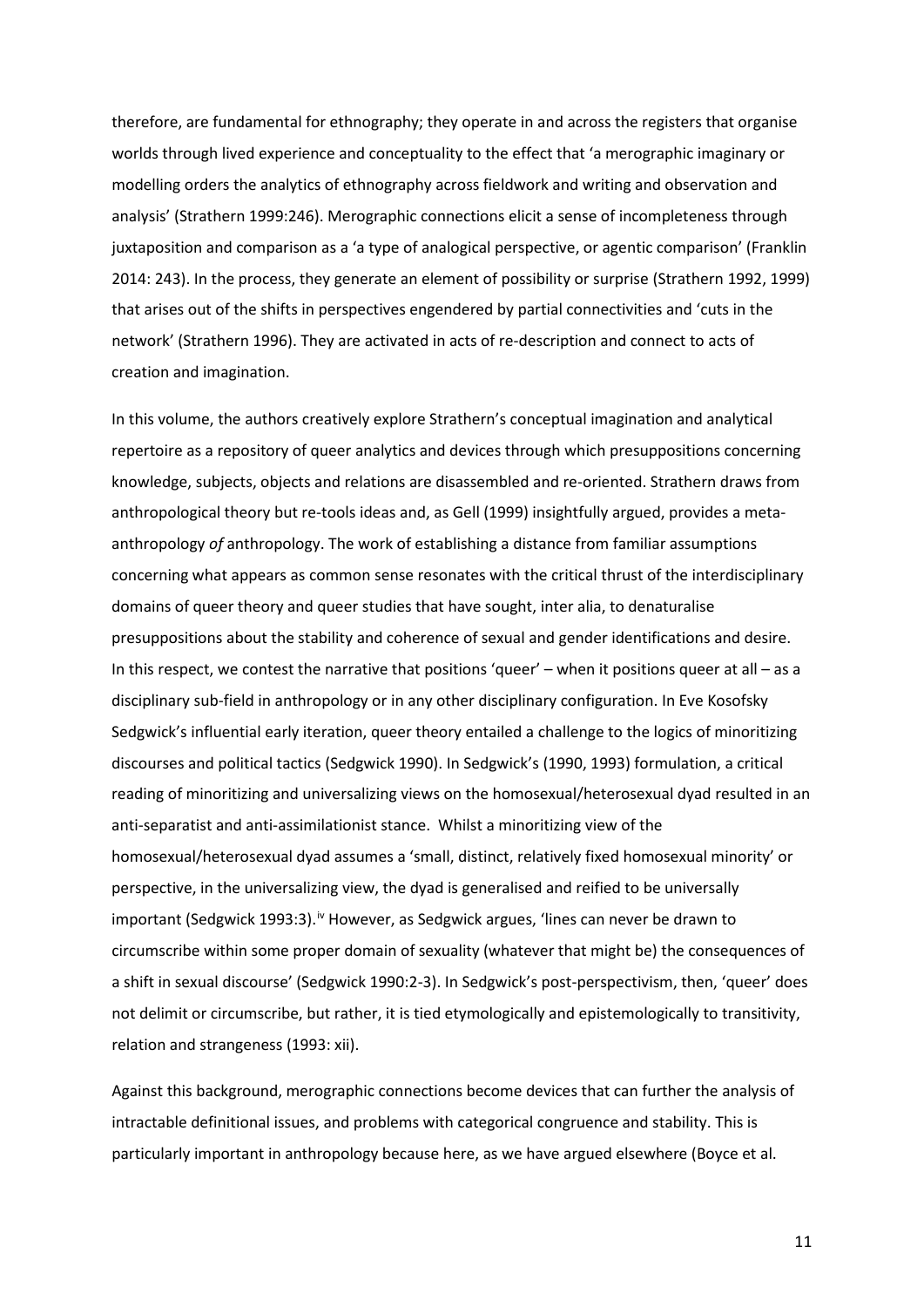2015, Boyce et al. 2018), queer perspectives are subject to extremely uneven institutionalisation and are often either ghettoized or disavowed. The politics of queer, then, cannot be reduced to ill-judged or straightforwardly nefarious projects of inclusion – into disciplines, institutions, communities or worlds (Puar 2007, Haritaworn et al. 2014). Inclusion is conditional and dependent on acquiescing to a range of normativities. Further, inclusion is often framed so as to leave the very premises at the heart of the constitution of a whole, be that a community (of scholars) or a body politic, its boundaries and limits, unquestioned and unchallenged. This volume treats merographic connections as devices with the capacity to engender a problematization of received assumptions regarding the stability or naturalness of parts and wholes – and by a queer extension, of the presuppositions inherent in minoritarian *and* minoritizing politics. Whilst the politics of merographic connections have remained implicit in the work of Marilyn Strathern, that is, they are not the subject of sustained commentary and reflection, the queer readings of Strathern's oeuvre collected in this volume provide the occasion for focussed commentary and performatively activate this important critical dimension. The contributions gathered in this volume mobilise the generative analytical potential inherent in shifting perspectives to offer multiple, innovative and unexpected re-contexualizations of the work of Marilyn Strathern vis-à-vis feminist anthropology, queer studies and anthropological theory.

In the first essay in the volume, 'Wild Gender', EJ Gonzalez-Polledo addresses Strathern's early work on gender in the context of the emergence of feminist anthropology and in view of the publication of Strathern's 'long waylaid' (Franklin 2017: xiv) manuscript *Before and After Gender* (2017) originally drafted in the mid-1970s. Gonzalez-Polledo traces the key features of Strathern's framing of gender as a set of questions concerning the figuring of differences between kinds and the substitution of a model of singular persons with a composite made out of substance, parts and relations that do not neatly map onto into male and female. Gonzalez-Polledo connects the Strathernian vision of gender as operator, combinatory device and matrix of multiplicity and dividuality to contemporary thinking on transgender embodiment. The chapter draws out the strikingly anticipatory aspects of Strathern's ideas vis-à-vis contemporary debates in the biosciences and transgender studies and works through deconstruction or disassembling that Strathernian gender thinking entails for natural categories and cultural forms. This, Gonzalez-Polledo argues, has pressing contemporary resonance for many social and theoretical projects that seek to 'think past gender' normativity and over-determination to make space for gender as a relation whose effects are differing and indeterminate. As we have discussed in the opening of the book, and As Gonzalez-Polledo argues in this chapter, the futurity of Strathernian gender thinking in *Before and After Gender* opens up gender as an excitable relational threshold of merographic connectivity. The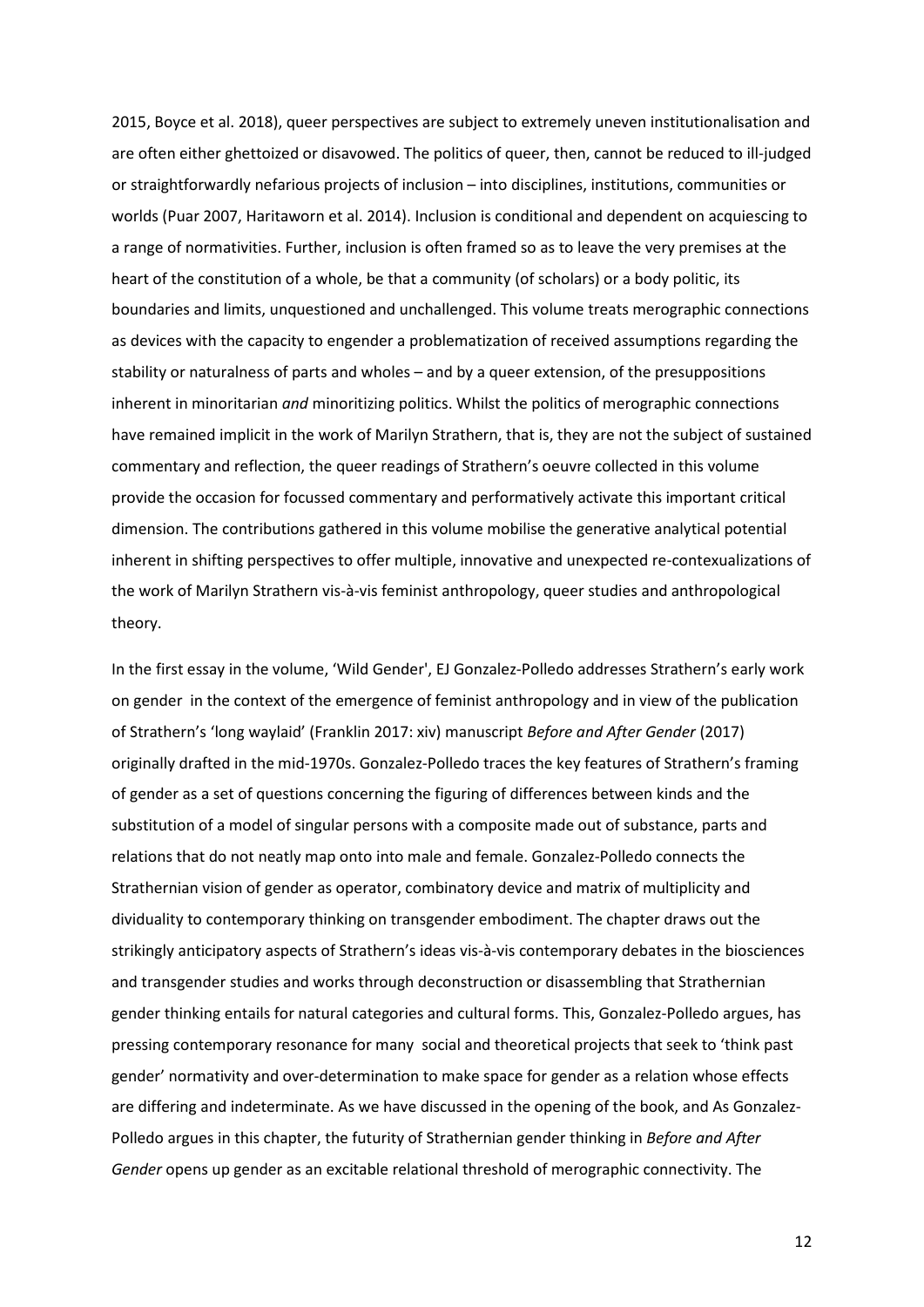anticipatory qualities of the Strathernian corpus and its potential for retroactive and futural articulation are explored further in the following chapters.

In 'The (Im)possibiliIties of Transgression, or, Reflections on the Awkward Relation between Strathern and Queer Politics', Irene Peano undertakes an innovative repositioning of Strathern's work. Peano out-contextualises Strathern's oeuvre vis-à-vis the work of two key contemporary theorists, Donna Haraway and Judith Butler. Peano mobilises another important Strathernian device, the 'partial connection', (Strathern 1991) to extend these thinkers 'beyond themselves' and into relations of connectivity with one another. Peano's aim is to offer a reflection on the awkward relation between Strathern's work, queer politics and the politics of disciplines and institutions. Peano critically examines attachments to 'discipline' (anthropology) and the 'university' (institution) – as composite objects shown in the process of ruination. From the ruins of institutions and disciplines, the chapter resists nostalgia and engages instead in the work of imagining how to queer the contemporary post-disciplinary condition and increasingly fragmented and precarious institutions. Strathern is simultaneously placed in this time and in a different temporality, where distinctions between office and person, and academic and activist could be drawn and meaningfully sustained. The queerness in Strathern's proposition lies in the insistence on the work of gaps and interstices where political manoeuvring can unfold. Further, Strathern's tentativeness is shown to be a potential queer affect and tactic. Most fundamentally, Peano shows how 'Marilyn Strathern made us queer', engendering multiple re-orientations of queer theory and the politics of anthropology in the current post-apocalyptic, post-disciplinary, post-institutional terrain.

Politics in the interstices of disciplines, institutions and life-worlds tie Sorainen's chapter to Peano's intervention. Antu Sorainen's staging of the question in the chapter, 'Gay Back Alley Tolstoys and Inheritance Perspectives: Re-Imagining Kinship in Queer Margins' centres on the life experiences and urban queer worldings as these emerge in the narratives of four 'off-scene gay men', or 'Back Alley Tolstoys', in Helsinki. Sorainen focuses on new kinship practices – a quintessential Strathernian theme (Strathern 1981, 2005), to frame how Back Alley Tolstoys are reinventing the meaning of kin relations through everyday affective and conceptual negotiations and adjustments of normative and experiential framings of what it means to be kin. More specifically, Sorainen draws attention to how the act of will writing has the potential to reconfigure kinship queerly. 'Willing' is the practice that the Back Alley Tolstoys adopt to figure their relations of mutual care and dependence. Through unorthodox kinship charts they illustrate their affective relational worlds to Sorainen, and by extension, the reader. Their contouring of kinning arrangements defies the traditional anthropological conventions for tracing and figuring kinship. Traditional anthropological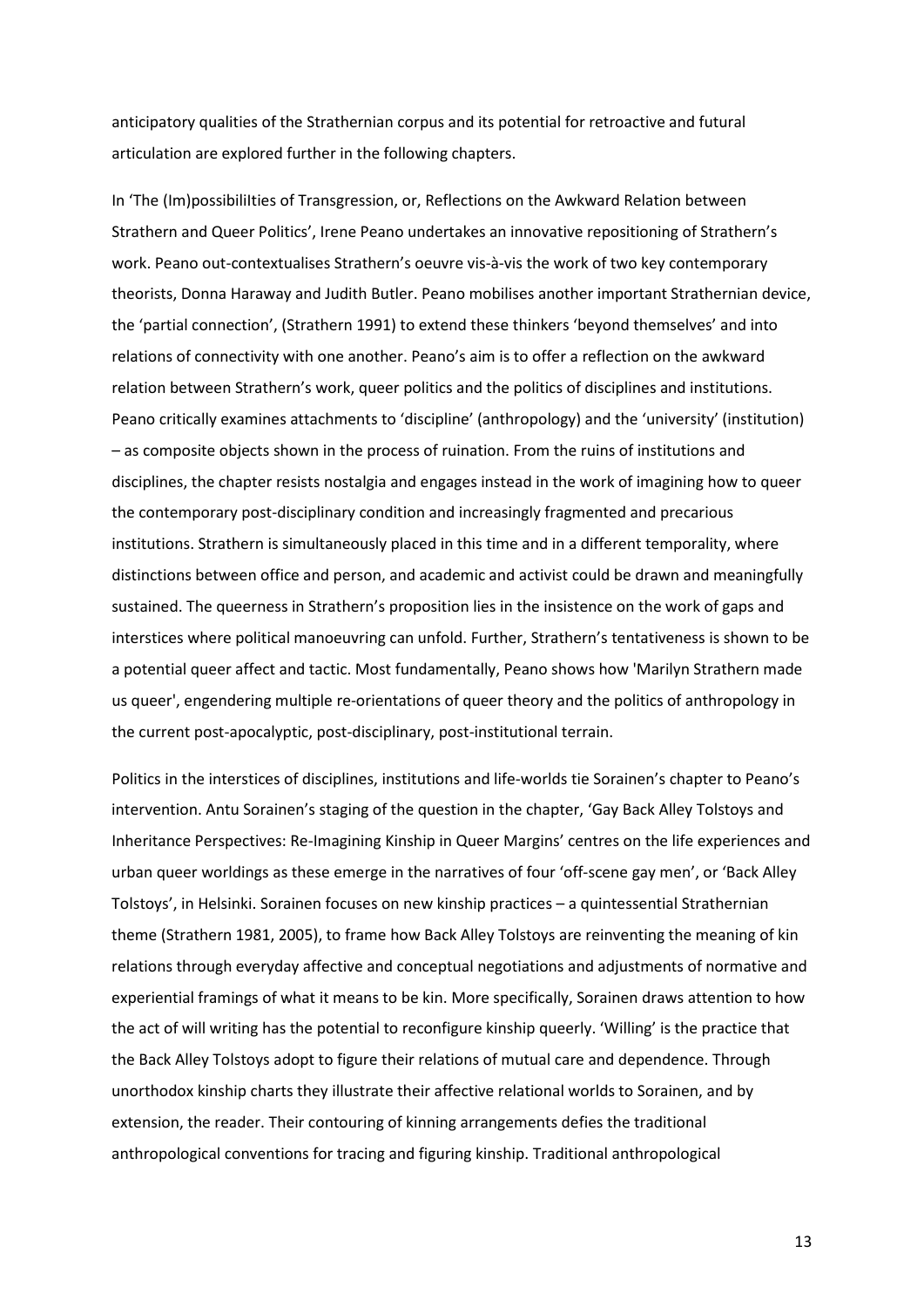diagrammatic conventions for representing descent and affine relations are replaced by loose intricate charts that give a form to the complexity, fluidity and ambiguity inherent in the task of tracing and figuring queer kinship. Back Alley Tolstoys renegotiate their malleable and porous queer ties kinship experientially and conceptually vis-a-vis a multiplicity of legal, social and cultural normativities engaging in everyday practices of queer world-making.

Hadley Renkin's chapter, 'Partial Perversity and Perverse Partiality in Postsocialist Hungary', also brings Strathernian frames into conversation with queer theory, and the work of José Esteban Muñoz more specifically, to redescribe queer lives and experience in postsocialist Hungary. Renkin reflects on the discomforts and failures that punctuate research on sexuality and sexual politics and postsocialist homophobias in East European contexts, drawing out their anthropological and analytical purchase. Intersecting postcolonial and Strathernian critical perspectives, Renkin opens up 'postsocialism' as an ethnographic object to examine the partial connections and disconnections that constitute it and produce it. Connecting Strathernian insights and José Esteban Muñoz's framings of mechanisms and processes of disidentification (Muñoz 1999) Renkin elicits the complexities that connote relations, connections and disconnections that stabilise and naturalise the boundaries of sexual selves through idioms of sameness and difference drawing out their significance for boundary-work around citizenship and the political in a postsocialist Hungary. Renkin suggests a reading of the postsocialist moment as a time of queer misalignment where agentive transversal identifications and dis-identifications emerge in the queer everyday relationalities and exchanges.

The analytical idioms of dividuality, reassembling and queer world-making explored by both Renkin and Sorainen are also mobilised in the next chapter. In 'Property, Substance, Queer Effects: Ethnographic Perspective and HIV in India', Paul Boyce extends questions of postplural thinking to explore social and epistemological relations as they come to bear in the production of knowledge across contexts. Taking community-based HIV prevention in West Bengal as a locus for theorisation, Boyce connects the effects and affects of health promotion actions at differing scales of analysis and experience. Taking an established empirical and epistemological connection (queer subjects and HIV) Boyce employs Strathern's re-framing of ethnographic perspective as a heuristic device to reimagine ways in which the sexual subjects of public health actions may be 'written' and 'seen' at the confluence of data and life-worlds. Doing so calls attention to 'dividual worldings' amidst the practical production of epidemiological and demographic information. These evoke connections between Strathern and South Asianist anthropological lineages as a means to trouble acts of HIV prevention knowledge making in the past and present, in India and internationally. Queer subjects,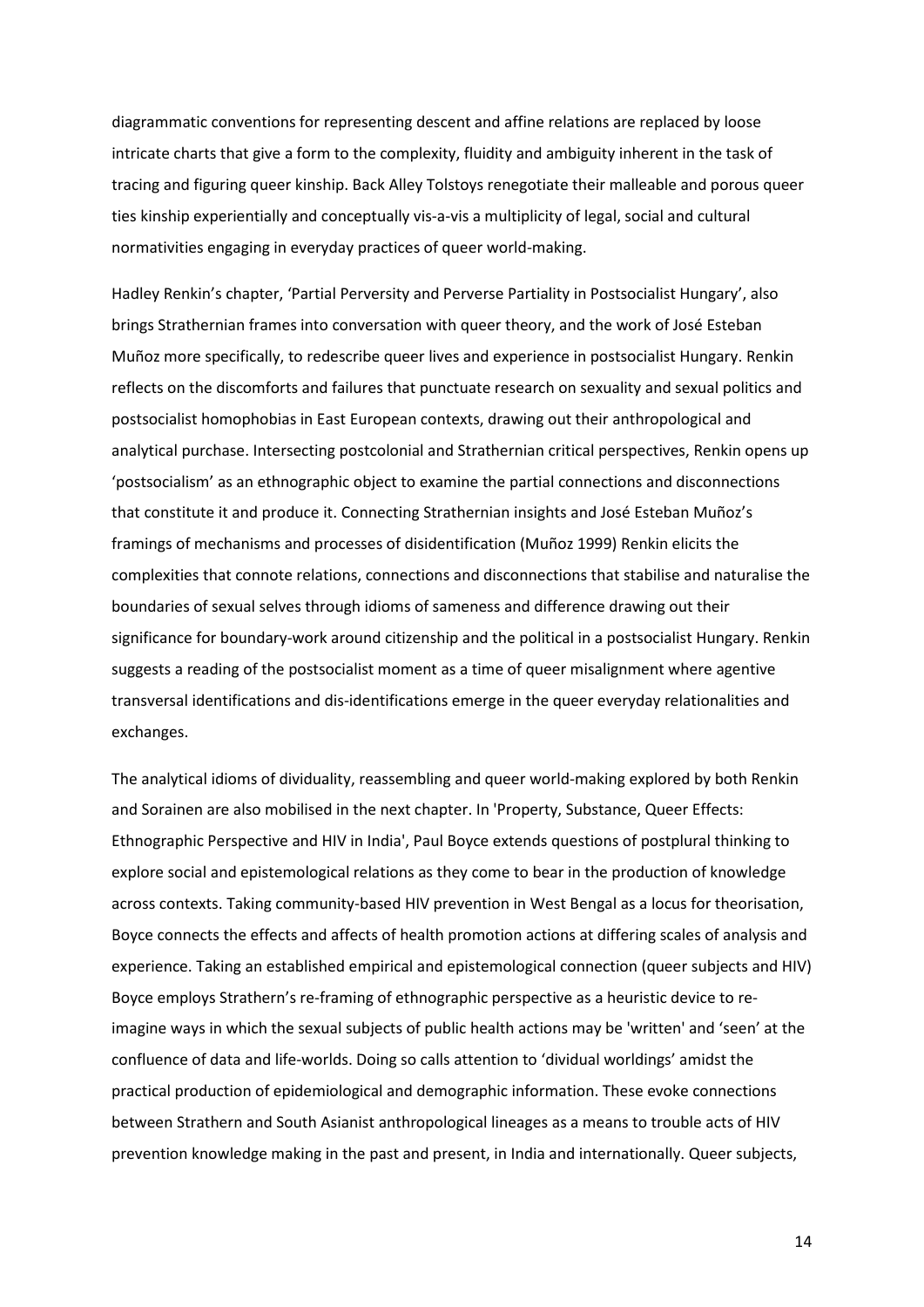in relation, emerge as enmeshmed with various 'external' properties and substances (such as datasets and HIV prevention medications). This is so even as they might be conceived of as *singular* objects of information for health promotion purposes. In drawing attention to such obverse iterations Boyce dis-locates queer subjects, perceiving them as entities pulled into divergent knowledge making forms and relations (each of which transitively refracts the other).

The final chapters engage with the Strathernian devices of prefiguration, scale and postplurality. Hoon Song's chapter, 'Prefigured "Defection" in Korea', mobilises Strathern's thinking on parts and wholes to consider registers of (re)unification in North Korea. The chapter reframes geopolitical dynamics – notably those associated with the Cold War and its aftermaths – postplurally, that is, not taking at face value, but rather, probing the logics that frame bipolarisms. Song locates a concern for bipolarity at the heart of Strathern's analysis of prefiguration in relation to gender – also explored in Chapter 1 by Gonzalez-Polledo – elegantly transposing this onto the prefigurations that subtend the distinctions and parting of two Koreas. This foregrounds the sensorial dimensions of the Strathernian notion of prefiguration and the aesthetic, lyrical and scaling properties that emerge from such thinking. Overlaying Strathern's discussion of gender onto Jean Genet's probing of the seemingly self-evident status of the nation-state, Song transposes the Strathernian analytical arsenal of the prefigured to critically address and unpack the State in a discussion of the memoire by exiled North Korean poet Zini Choi. Song explores the defector's enunciatory position, emphasising its mobile qualities and prefigurative capacities to perform a queering double-take on 'what is already there'.

Limits and challenges to logics of pluralism and perspectivism are explored further in Silvia Posocco's chapter, 'Postplurality: An Ethnographic Tableau'. Posocco focuses on the relation and disjuncture between analysis and experience and mobilises Strathern's work on scale to reflect on the analytical implications and consequences of postplural scales and postperspectivism. Posocco explores how ethnographic objects such as signatures, documents and archives in Guatemala, rather than stable entities, are in fact implicated in shifts in scale. For Posocco, ethnography ensues out of a series of shifting ethnographic tableaus which are assembled and disassembled giving ground to a succession of postplural effects. 'Queering', for Posocco is an 'ethnographic effect' that operates through scale, and more specifically, through a socially, historically and culturally situated scale of postplurality in the aftermath of genocide. Postplural framings fundamentally problematize assumptions regarding the assumed self-evidence of notions of bounded, organic and/or integrated social wholes or individual subjects, as well as the assumed transparency of analytics of gender and sexuality – and the idea of 'proper objects' of queer anthropology. Whilst Song emphasising movement and flow in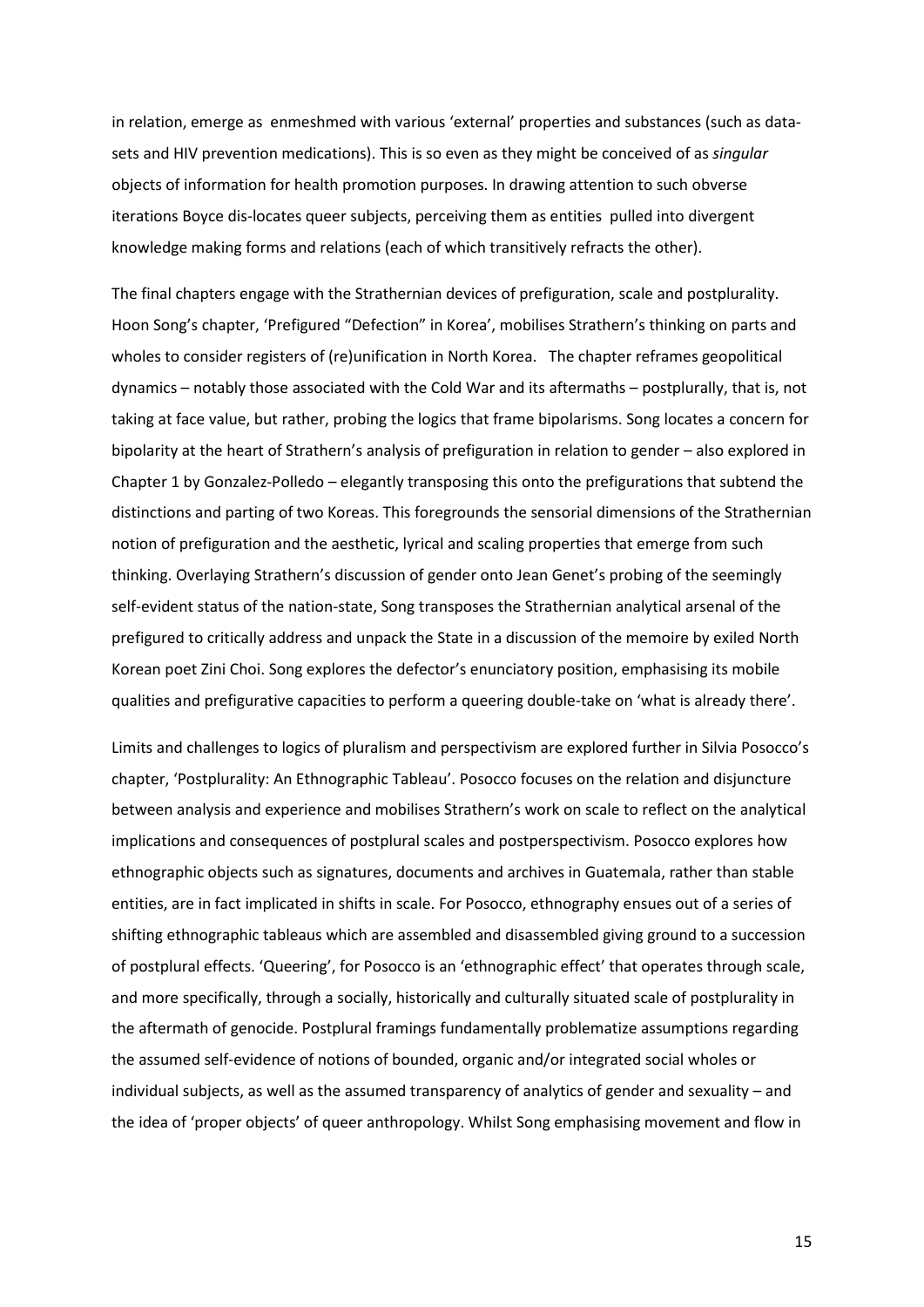processes of composition and decomposition, Posocco foregrounds shifts and jolts in the sensory and conceptual assembling and reassembling of subjects, objects and worlds.

Whilst these chapters locate queering in analytical operations of overlaying, overturning and transposition, performing a merographically structured analysis, Eriksen and Jacobsen, in the next chapter, contextualise and out-contextualise Strathern's oeuvre meta-theoretically vis-à-vis contemporary anthropological theory and queer theory. In 'On Feminist Critique and How the Ontological Turn is Queering Anthropology', Eriksen and Jacobsen reflect on the impact Strathern's work has had on the discipline of anthropology. They foreground the way Strathern has inaugurated a postplural, postrepresentational alter-anthropology and see the ontological turn in its current iteration (e.g. Holbraad and Pedersen 2017) as located squarely within a feminist genealogy. Whilst it could be argued that 'the ontological turn' disavows such a relation to feminist scholarship – or only very partially, selectively and ambivalently acknowledges a debt to feminist criticism, Eriksen and Jacobsen provocatively re-contextualize Strathern's oeuvre, and in turn, out-contextualise and queer contemporary debates about ontology. The queering impetus exerted by Strathern's work relates, for the authors, to the way it challenges epistemological and ontological presuppositions, hence 'not only the relationship between subject and object in representation, but also the ontological assumptions in this relationship' (page X). From this perspective, the reproduction of established categories is problematic and this extends to sexual and gendered identity classifications, including those emerging out of feminist and queer identitarian designations and projects, a theme taken up also by Sorainen, Renkin, Boyce and Posocco in earlier chapters. The Strathernian model of recursivity found in the relation between subject and object is a device with radical queering potential that can inform and re-energise a critical analysis of normativities – a field largely still marginalised in the discipline of anthropology. Eriksen and Jacobsen challenge any minoritising politics or claims principally reading Strathern in relation to key debates in contemporary anthropological theory.

The writings collected in the book reposition 'queer' as a boundary object (McSherry, cited in Strathern 2004) whose circulation through disciplinary and inter-disciplinary epistemic communities reconfigure anthropology *and* queer studies. In a conversation with the volume editors held in Cambridge in March 2018, Sarah Franklin reflects on the inspiration/influence that Marilyn Strathern's work has exerted over her research trajectory and career at the intersections between anthropology, sociology, science studies and gender theory. This relation extends from their encounter at the University of Manchester in the late 1980s to Franklin's editorial work on Strathern's 'lost manuscript' originally written in Port Moresby, Papua New Guinea, in 1974 and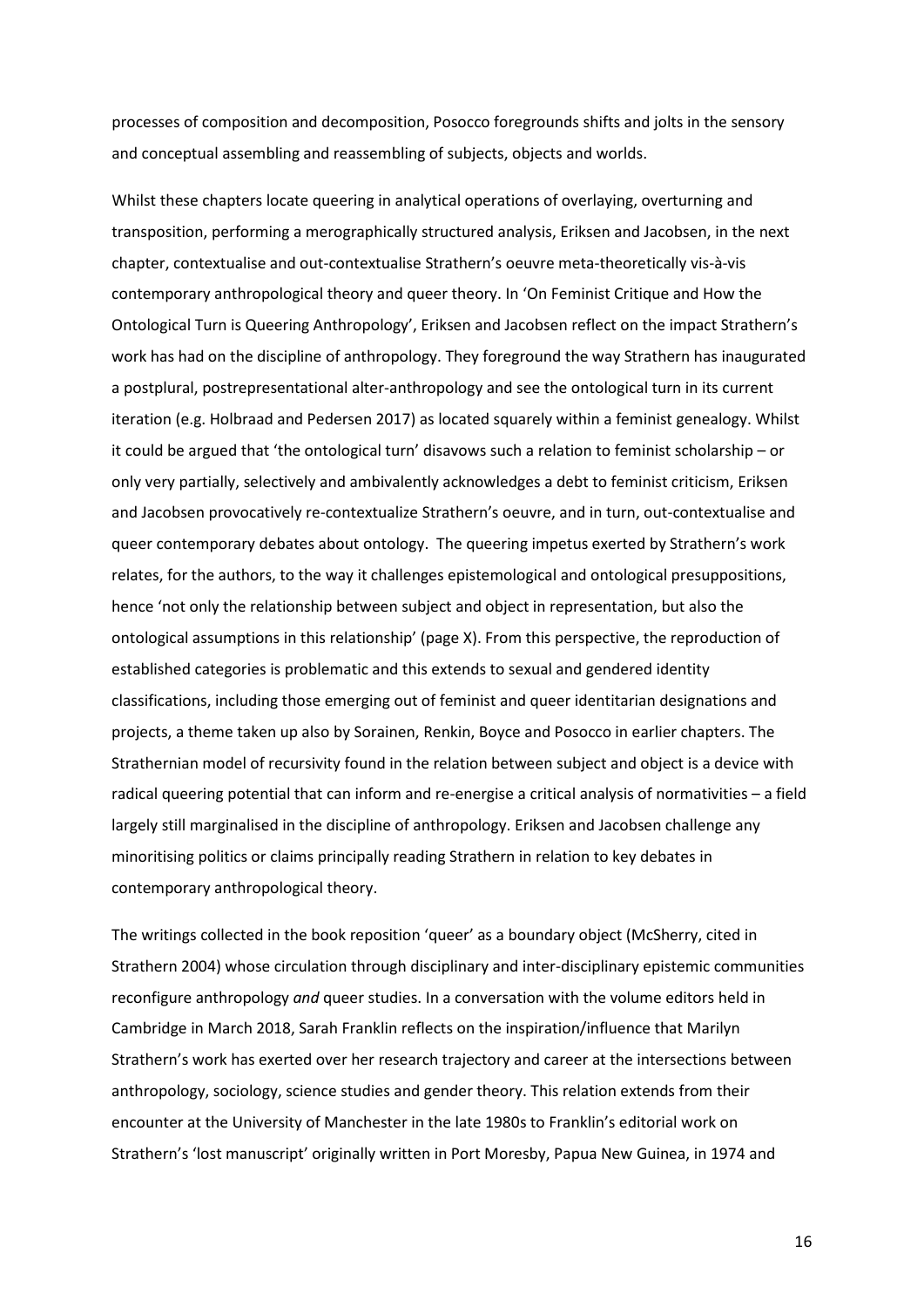published as *Before and After Gender* in 2016. In the interview we conducted for this volume, Franklin unpacks how her engagement with Marilyn Strathern shaped her ethnographic approach to scientists' work in the field of reproduction, notably assisted conception technologies as well as cloning, and, more recently human embryonic stem cell derivation. Franklin's project has consistently focussed on exploring the multiple dimensions of conception as this process is recontextualised through ethnographic practices of re-description. Franklin argues that conception is queer in the sense that it does not fit into normative narratives of what reproduction is like, but rather reveals genealogy as a normative fiction in social and scientific practice.

The analytical practices mobilised in the chapters elicit the queering capacities inherent in Strathernian devices, uncovering connections that were, arguably, already present, and in the process, conceiving new knowledge formations, e.g. about relations, knowledge, gender and queer as heuristic devices that converge newly via the Strathernian investments that each of the authors open out (and which taken as a related set the chapters also together become). The multiplicity of queering analytics and investments collected in the book foreshadow connections already present in the thinking of the contributors in various ways. Through queer relations to the Strathernian archive, the authors brought together here queer genealogies, enact differentiating concept-work and renew investments. They return to us a differently imagined terrain for queer studies *and* anthropology.

### **References**

Adgepong, Anima. 2017. Invading Ethnography: A queer of colour reflexive practice. *Ethnography* Bakshi, Sandeep, Suhraiya Jivraj and Silvia Posocco. 2016. *Decolonizing Sexualities: Transnational Perspectives, Critical Interventions.* Oxford: Counterpress

Bessire, L. & D. Bond. 2014. Ontological anthropology and the deferral of critique. *American Ethnologist*, Vol. **41**, 440-456.

Biagioli, M. (2014). Plagiarism, Kinship and Slavery. *Theory, Culture & Society, 31*(2-3), 65-91. doi:10.1177/0263276413516372

Boyce, Paul and Rohit K. Dasgupta. 2018. Alternating Sexualities: Sociology and Queer Critique in India.' *Contributions to Indian Sociology*

Boyce, Paul, Engrebretsen, Elisabeth and Posocco, Silvia (2018) 'Introduction: Anthropology's Queer Sensibility', *Sexualities*, Vol. 21(1).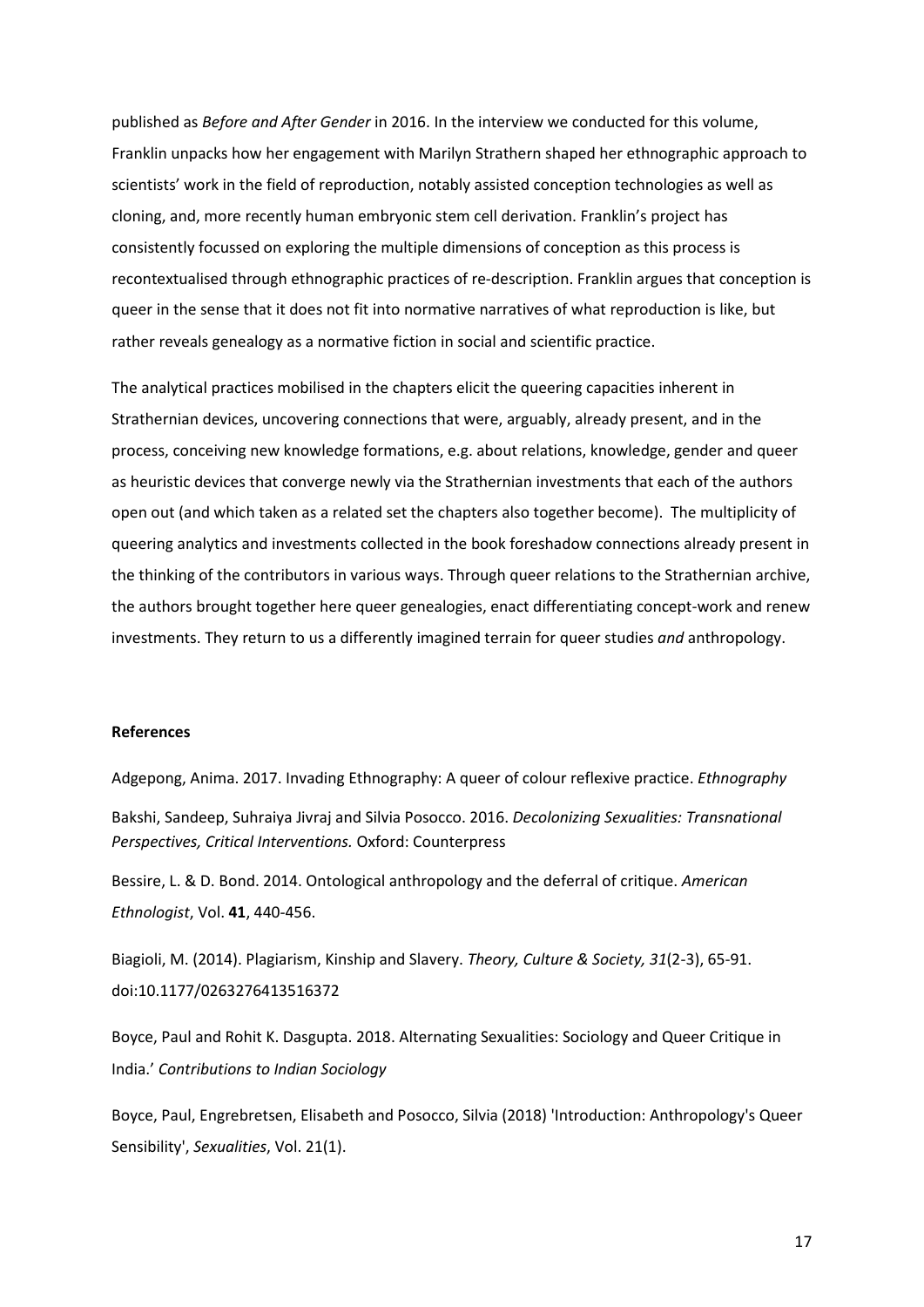Boyce, Paul, Engebretsen, Elisabeth, Graham, Mark, Gonzalez-Polledo, EJ, Hendriks, Thomas, Hossain, Adnan, Posocco, Silvia, Renkin, Hadley, Tucker, Heather and Riley, Taylor (2015) 'Anthropologists are Talking about Queer Anthropology', *Ethnos*, Vol. 81(2):364-377.

Decena, Carlos Ulises (2011) *Tacit Subjects: Belonging and Same-Sex Desire among Dominican Immigrant Men*, Durham and London: Duke University Press.

Douglas, Mary (1989): *A gentle reconstruction*, in London Review of Books, v 11 n 9, pp. 17-18

Edelman, Lee (2004) *No Future: Queer Theory and the Death Drive.* Ann Arbor: Duke University Press.

Engelke, M. (2008), The objects of evidence. Journal of the Royal Anthropological Institute, 14: S1- S21. doi[:10.1111/j.1467-9655.2008.00489.x](https://doi.org/10.1111/j.1467-9655.2008.00489.x)

Engrebretsen, Elisabeth L. (2013) *Queer Women in Urban China: An Ethnography.* New York and London: Routledge.

Edwards, J and Petrovic-Sterger, M (2011): 'Introduction: on recombinant knowledge and debts that inspire' in Edwards, J and Petrovic-Sterger, M (eds): *Recasting anthropological knowledge. Inspiration and social Science*, Cambridge: Cambridge University Press.

Faubion, (2016) 'On the anthropology of the contemporary: Addressing concepts, designs, and practices', *Hau: Journal of Ethnographic Theory* , Vol. 6 (1): 371–402

Franklin, Sarah (2014) 'Analogic Return: The Reproductive Life of Conceptuality', *Theory, Culture and Society*, Vol. 31(2/3) 243–261.

Freeman, Derek (1983): Margaret Mead and the heretic. Victoria: Penguin Books.

Gell, Alfred (1999) 'Strathernograms, or, the Semiotics of Mixed Metaphors', in In Alfred Gell and Eric Hirsch (eds.) *The Art of Anthropology: Essays and Diagrams*, Althone Press. pp. 29-75.

Gonzalez-Polledo, EJ (2017) *Transitioning: Matter, Gender, Thought*, London: Rowman & Littlefield International.

Graham, Mark (2014) *Anthropological Explorations in Queer Theory.* London: Routledge

Green, Sarah (2002) 'Culture in a Network: Dykes, webs and women in London and Manchester' in Rapport, N (ed): *British subjects. An anthropology of Britain*. Oxford: Berg. Pp.181-205.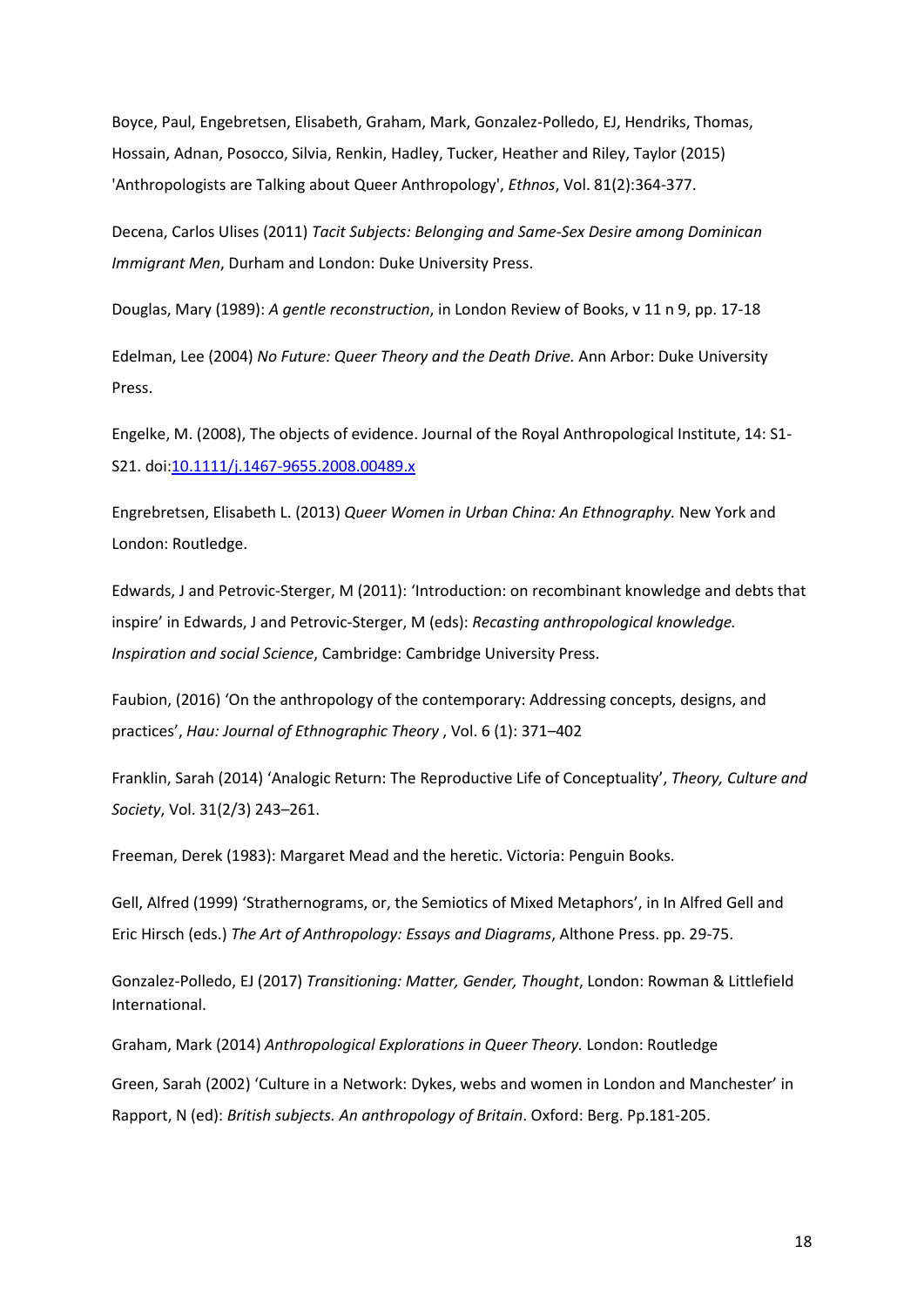Haraway, Donna. (1988): "Situated Knowledges: The Science Question in Feminism and the Privilege of Partial Perspective." *Feminist Studies* 14, no. 3, 575-99. doi:10.2307/3178066.

Haritaworn, Jin, Kuntsman, Adi and Posocco, Silvia (Eds.) (2014) *Queer Necropolitics*, London: Routledge

Hendriks, Thomas (2017*) 'Erotiques Cannibales:' A Queer Ontological take on Desire from Urban Congo, Sexualities*, Vol. 21(1).

Holbraad, M., & Pedersen, M. A. (2009). 'Planet M: The intense abstraction of Marilyn Strathern'. *Anthropological Theory, 9*(4), 371-394.

Holbraad, M., & Pedersen, M. A. (2017). *The ontological turn : an anthropological exposition*. Cambridge, New York: Cambridge University Press.

Jolly M. 1992. Partible persons and multiple authors. *Pacific Studies*, Vol.15(1): 137–148.

Kulick, Don and Margaret Willson. 1995. *Taboo:Sex, Identity and Erotic Subjectivity in Fieldwork.*  London: Routledge

Lewin, Ellen. 2016. "Who's Queer? What's Queer? Queer Anthropology through the Lens of Ethnography." *Cultural Anthropology* 31, no. 4: 598–606.

Lipset, D. 2008. "What makes a man? Rereading Naven and The Gender of the Gift, 2004." *Anthropological Theory* ,Vol. 8(3): 219-232.

Lyons, Andrew P. and Harriet D. Lyons. 2004 *Irregular Connections: A History and Anthropology and Sexuality.* Lincoln: University of Nebraska Press

Milner-Larsen, Nadja and Gavin Butt. 2018 (forthcoming) 'Introduction: The Queer Commons', *The Queer Commons: A Special Edition of GLQ*

Moore, Henrietta L. (2007) *The Subject of Anthropology*, Cambridge: Polity Press.

Moore, Henrietta L. (2011) *Still Life: Hopes, Desires and Satisfactions*, Cambridge: Polity Press.

Muñoz, Jose Esteban (2009) *Cruising Utopia: The There and Then of Queer Futurity.* New York: New York University Press.

Navaro, Yael (2017): 'Pacifist devices: the human-technology interface in the field of conflict resolution' in Lebner, A (ed): *Redescribing Relations. Strathernian Conversations on Ethnography, Knowledge and Politics*, Oxford: Berghahn.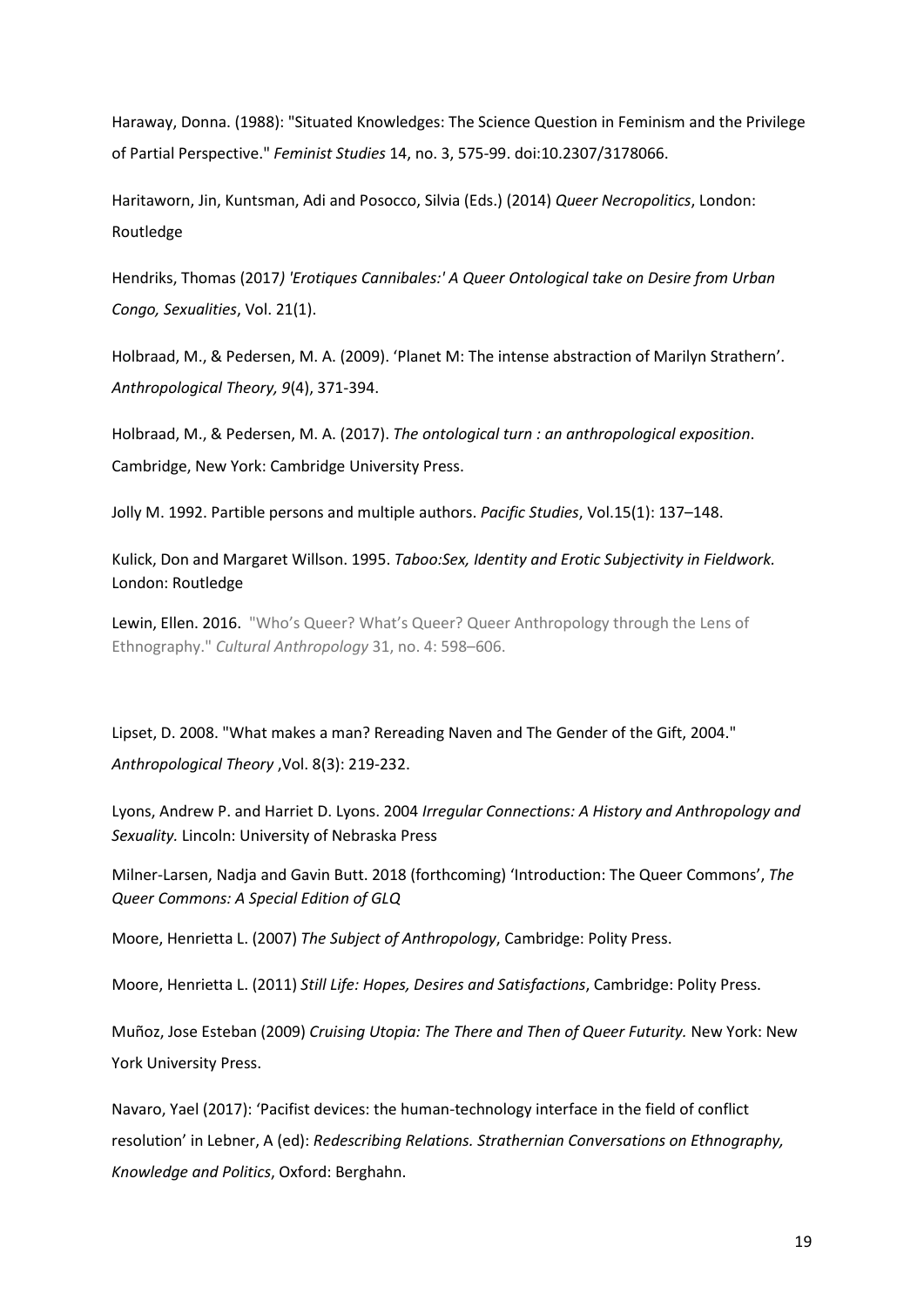Puar, Jasbir (2007) *Terrorist Assemblages: Homonationalism in Queer Times*, Durham and London: Duke University Press.

Morgain, R., & Taylor, J. P. (2015). Transforming Relations of Gender, Person, and Agency in Oceania. *Oceania, 85*(1), 1-9. doi:doi:10.1002/ocea.5069

Riles, Annelise.1998. Division within the boundaries. JRAI 4(3): 409-24.

Riles, Annelise. 2001. *The Network Inside Out*. Ann Arbor: The University of Michigan Press.

Sedgwick, Eve Kosofsky (1990) *Epistemology of the Closet*, Berkeley: Berkeley University Press.

Sedgwick, Eve Kosofsky (1993) *Tendencies*, London and New York: Routledge.

Strathern, Marilyn (1981) *Kinship at the core. Anthropology of Elmdon, a village in north-west Essex in the nineteenth-sixties,* London, New York: Cambridge University Press.

Strathern, Marilyn (1992) *After Nature: English Kinship in the Late Twentieth Century,* Cambridge: Cambridge University Press.

Strathern, Marilyn (1995) *The Relation: Issues in Complexity and Scale*. Cambridge, Prickly Pear Press.

Strathern, Marilyn (1995) (Ed) *Shifting Contexts: Transformations in Anthropological Knowledge*, London: Routledge.

Strathern, Marilyn (1999) *Property, Substance and Effect: Anthropological essays on persons and things*, London/New Brunswick: Athlone Press.

Strathern, Marilyn (2005) *Kinship, Law and the Unexpected: Relatives Are Always a Surprise*. London, New York: Cambridge University Press.

Strathern, Marilyn (2003) *Commons and Borderlands: Working Papers on Interdisciplinarity, Accountability and the Flow of Knowledge.* Oxon: Sean Kingston Publishing

Strathern, Marilyn (1996) *Cutting the Network.* Journal of the Royal Anthroological Institute. 2 (3): 517-535

Street, A., & Copeman, J. (2014). Social Theory after Strathern: An Introduction. *Theory, Culture & Society, 31*(2-3), 7-37.